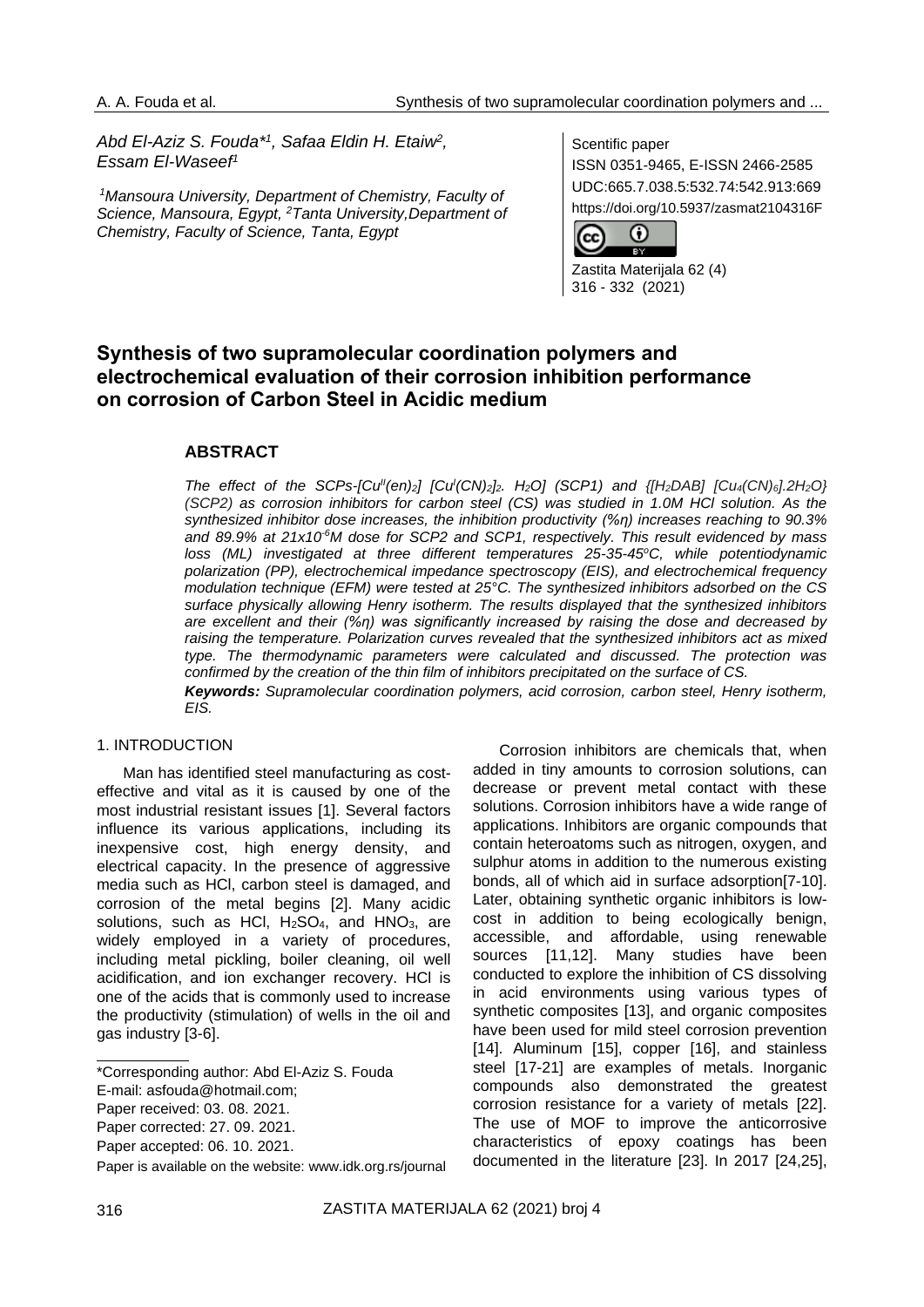the influence of Co, Ni, and Cu based MOFs on mild steel corrosion prevention was reported [26]. According to Fouda et al, a 3D network of silverbased MOF proved adequate for preventing corrosion of carbon steel in 1M HCl. Another research found that MOFs with both Ag and N donors were effective corrosion inhibitors for Cu in HCl solution [27]. In HCl media, a new MOF called Zeolite imidazolate framework nano structure was described as a corrosion inhibitor for carbon steel [28]. A great deal of research is being conducted in order to develop low-cost, environmentally safe, and highly effective inhibitors. Because of the proximity of a metal ion and an organic framework, the MOF appears to be a sustainable inhibitor. Metals that are more electropositive, such as Zn and Mg, can shield the Fe articles. The proximity of a more electropositive metal in an organic system enhances hindrance efficacy. In this paper, the effect of the two supramolecular coordination polymers as corrosion inhibitors for C-steel in 1.0M HCl were studied. In this research, several methods have been used to study the inhibition behavior, including electrochemical and chemical studies.

### 2. EXPERIMENTAL

#### *2.1. Materials and solutions*

The CS used in this study had the chemical conformation (wt %), Mn 0.6, P 0.04, Si 0.003, and iron rest. The corrosive environment, 1.0M HCl was ready by dilution of analytical grade (37%) HCl with double distilled water. The dose range of the inhibitors utilized was 1-21 x10-6 M.

K3 [Cu (CN)4], Me3 Sn Cl, ethylenediamine, 1,4 diaminobutane, all BDH grade and purcushed from Al-Gomhoria company, Egypt

*2.2. Solutions*

2.2.1. The SCPs- $[Cu^{||}(en)_2]$   $[Cu^{||}(CN)_2]_2$ . H<sub>2</sub>O  $(SCP1)$ , and  ${H_2DAB}$   $[Cu_4(CN)_6]$ .  $2H_2O$   $(SCP2)$ Have been investigated as corrosion inhibitors because they are water soluble, have big molecular weights, and enclose several donating atoms. All the solutions were prepared utilizing AR grade chemicals in double distilled water. 10-3M stock solutions from the synthetic SCPs were prepared by dipping the appropriate weights of the SCP1 and SCP**2** in double distilled water; the other concentrations of SCPs  $(1x10^{-6} - 21x10^{-6} M)$  were prepared by dilution with double distilled water and used immediately in the experiments. Crystal data and structure refinement parameters of the examined inhibitors SCP1 and SCP 2 are given in Table 1.

#### 2.2.2. Synthesis of  ${[Cu<sup>II</sup>(en)<sub>2</sub>]}$ .  $[Cu<sup>I</sup>(CN)<sub>2</sub>]$ <sub>2</sub>. H<sub>2</sub>O}, SCP1 4s and  ${H_2DAB}$   $[Cu_4(CN)_6]$ .  $2H_2O$ , SCP2 23s

A solution of 178 mg of  $K_3$  [Cu (CN)4] in 10mL water was added, below gentle stirring, to another solution of 380 mg of Me<sub>3</sub> Sn Cl and 0.63 mmol of ethylenediamine (en), SCP1 or 0.063mL of 1,4 diaminobutane (DAB) SCP2 in 10mL of acetonitrile. After six weeks, deep violet prismatic crystals of **1**  and colorless prismatic crystals of **2** started growing from the initially clear solution. After filtration, coating with small quantities of cold  $H_2O$ and overnight drying, the crystals of SCP1 and SCP2 were obtained. Elemental analysis data of SCP1 and SCP2 are cited in Table 1. The IRbands of SCP1 in cm<sup>-1</sup> are 3561 (VOH), 3306,3272 (V<sub>NH</sub>), 2949,28903 (V<sub>CH</sub>), 1456,1393 (δ<sub>CH</sub>), 1577  $(δ<sub>NH</sub>)$ , 2091, 2081 (νcn), 689,665 (γNH), 530 (νcuc) and for SCP2 in cm<sup>-1</sup>: 3490 (ν<sub>OH</sub>), 3229, 3229 (ν<sub>NH</sub>), 2921,2867 (ν<sub>CH</sub>), 2112 (ν<sub>CN</sub>), 1583 (δ<sub>NH</sub>), 1509,1476  $(δ<sub>CH</sub>)$ , 743 (γ<sub>NH</sub>), 535 (ν<sub>CuC</sub>).

 *Acetonitrile/H20*

*(CN)2]2. H2O*

**SCP1 (1) SCP1 (1) SCP1 (1) SCP1 (1) SCP1** 

*K3 [Cu (CN)4] + Me3 Sn Cl + NH<sup>2</sup> (CH2)4NH2 ──────────*→ *[H2DAB] [Cu4(CN)6].2H2O Acetonitrile/H20*

**SCP2** 2. The control of the control of the control of the control of the control of the control of the control of the control of the control of the control of the control of the control of the control of the control of t

| Table 1. Elemental analysis data of SCP1 and SCP2   |  |
|-----------------------------------------------------|--|
| Tabela 1. Podaci o elementarnoj analizi SCP1 i SCP2 |  |

| Comp.            | Calcd. Values                                               |       |      |       |       |       | Found values |       |       |  |
|------------------|-------------------------------------------------------------|-------|------|-------|-------|-------|--------------|-------|-------|--|
|                  | Mol.Wt                                                      | С     | н    | N     | Cu    | С     | н            | N     | Cu    |  |
| SCP <sub>1</sub> | $C_{10}H_{18}N_8O_2Cu_4$<br>M.W.=536.492g mol <sup>-1</sup> | 22.36 | 3.38 | 20.89 | 47.38 | 22.30 | 3.39         | 20.82 | 47.40 |  |
| SCP <sub>2</sub> | $(C_8H_{18}N_8OCu_3)$ M.W.=432.9<br>$q$ mol <sup>-1</sup>   | 22.17 | 4.15 | 25.87 | 44.04 | 22.10 | 4.09         | 25.77 | 43.95 |  |

*K*<sub>3</sub> [Cu (CN)<sub>4</sub>] + Me<sub>3</sub> Sn Cl + NH<sub>2</sub>CH<sub>2</sub>CH<sub>2</sub>NH<sub>2</sub> –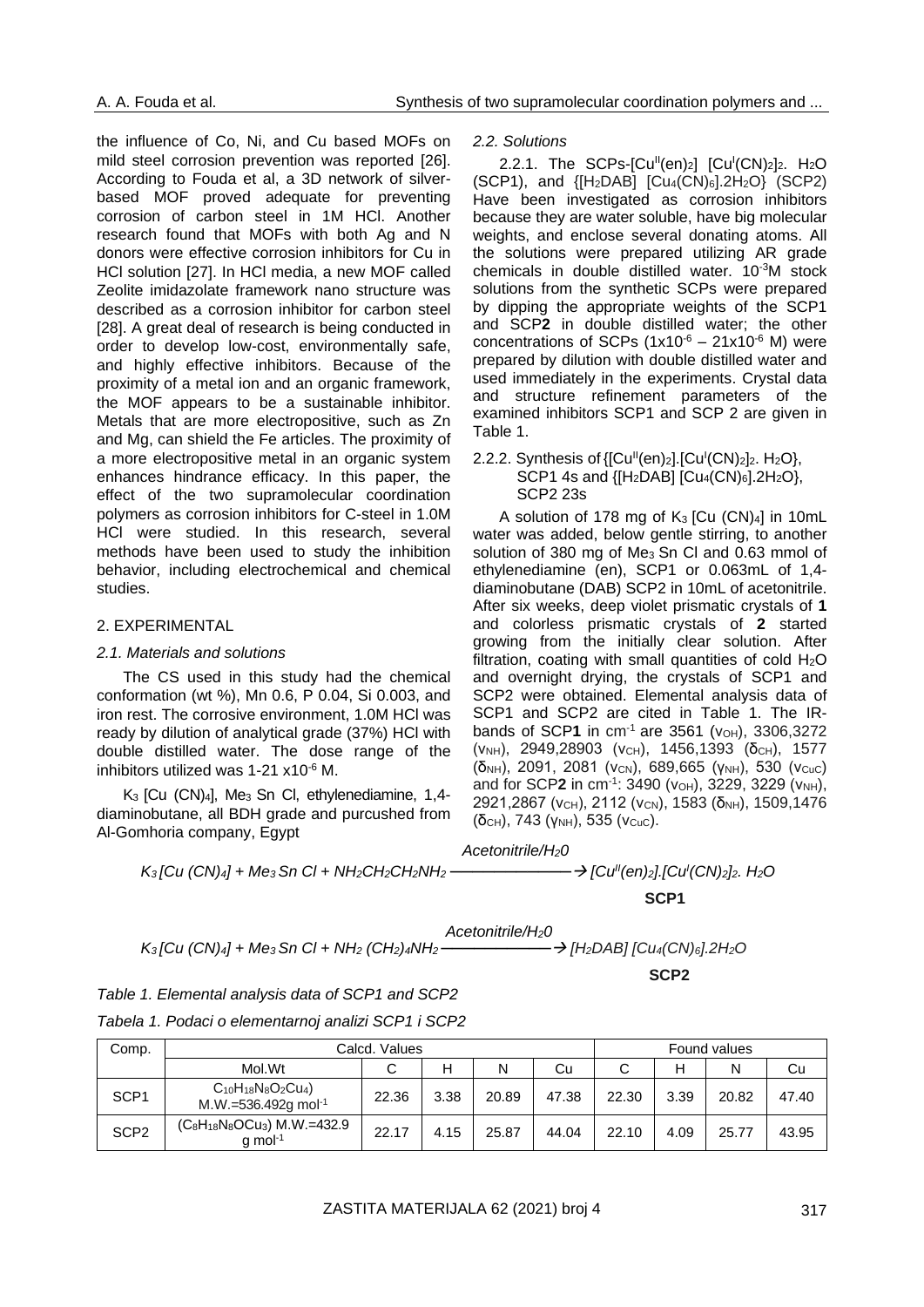### *2.3. Methods*

#### 2.3.1. Chemical measurements

#### 2.3.1. Mass Loss (ML) Measurements

The seven coins are cut then washed with double distilled water, dried, weighed and put them in solutions prepared from different doses of synthetic compounds (SCP1 &SCP2) from 1 to 21x10-6M. This occurs in the presence of 1.0M hydrochloric acid to compare with a sample that was putted in a solution of 1.0M HCl without any adding. Coins are left for half an hour in solutions. Then, they were collected and dried, weighed, and then placed again in their solutions. The steps are repetitive till the end of the experiment after 3 hours. Experiments were taken in triplicate to get best reproducibility. The beakers 100ml were utilized for ML tests. Each time ML is measured and drawn. The temperature range is from 25 to 45°C.

### 2.3.2 Electrochemical measurements

2.3.2.1 Potentiodynamic (PP) investigation technique: was utilized through a cell consisting of three electrodes, which is the working electrode that is studied as before [29,30]. This electrode consists of CS metal, where the method of preparation was explained previously [31], and the surface area exposed in it is  $1 \text{cm}^2$  and before using the electrode it is processed according to the test followed ML, the reference electrode is saturated calomel electrode (SCE) and the auxiliary electrode (Pt foil) is the last. For the CS electrode, it is engaged in the solution utilized at the OCP for 30 minutes, where the stability condition is obtained. PP diagrams were verified at a steady scan rate of 1 mVs-1 initially from -600 to 600mV (SCE). In this test, the current density is utilized for the measurements [32,33].

2.3.2.2. Electrochemical impedance spectroscopy (EIS) test: was performed by using AC signals ranging from 100 kHz to 0.1Hz with an amplitude of peaks 10 mV at OCP. The same cell previously used in PP test was used in EIS test. All the results of impedance using the charge transfer resistance were utilized to calculate (%η).

2.3.2.3 Electrochemical frequency modulation (EFM) test: was investigated applying the signal with a capacity of 10mV through two sinus waves from 2 to 5Hz [34]. This technology is fast and not destructive. Corrosion current density (i<sub>corr</sub>), causal factors CF2 and CF3, and Tafel slopes  $(\beta_a \& \beta_c)$ were determined through the higher peaks [35]. In electrochemical investigations, the device used was Gamry Potentiostat / Galvanostat / ZRA (PCI4- G750). Gamry includes DC105 DC Corrosion Program and EIS300 EIS program, the EFM140 for EFM program, as well as a computer for data collection. Echem Analyst version 5.5 was used to plot, calculate, and synthesize data. All electrochemical studies were applied at 25<sup>o</sup>C.

#### 3. RESULTS AND DISCUSSION

### *3.1. Crystal Structure of [Cu<sup>||</sup>*(en)<sub>2</sub>*.H*<sub>2</sub>*O]* [Cu<sup>|</sup>(CN)<sub>2</sub>]<sub>2</sub>*, SCP1*

Violet prismatic crystals of  $[Cull(en)_2.H_2O]$ [CuI(CN)2]2] are organotin-free. The ternary adducts  $K_3$ [Cu(CN)<sub>4</sub>], Me<sub>3</sub>SnCl and ethylenediamine (en) react to produce SCP**1** [36,37]. So far, all attempts to produce crystals containing the organotin adduct have resulted in SCP**1**. SCP**1** crystallises in the monoclinic space group Cc,  $Z =$ 4, as shown in Table 2. SCP**1** has an asymmetric unit. The asymmetric unit of SCP**1** is made up of two copper (I) sites linked by four cyanide groups, as shown in Figure 1.



*Figure 1. ORTEP plot of the asymmetric unit of SCP1 Slika 1. ORTEP dijagram asimetrične jedinice SCP1*

318 ZASTITA MATERIJALA 62 (2021) broj 4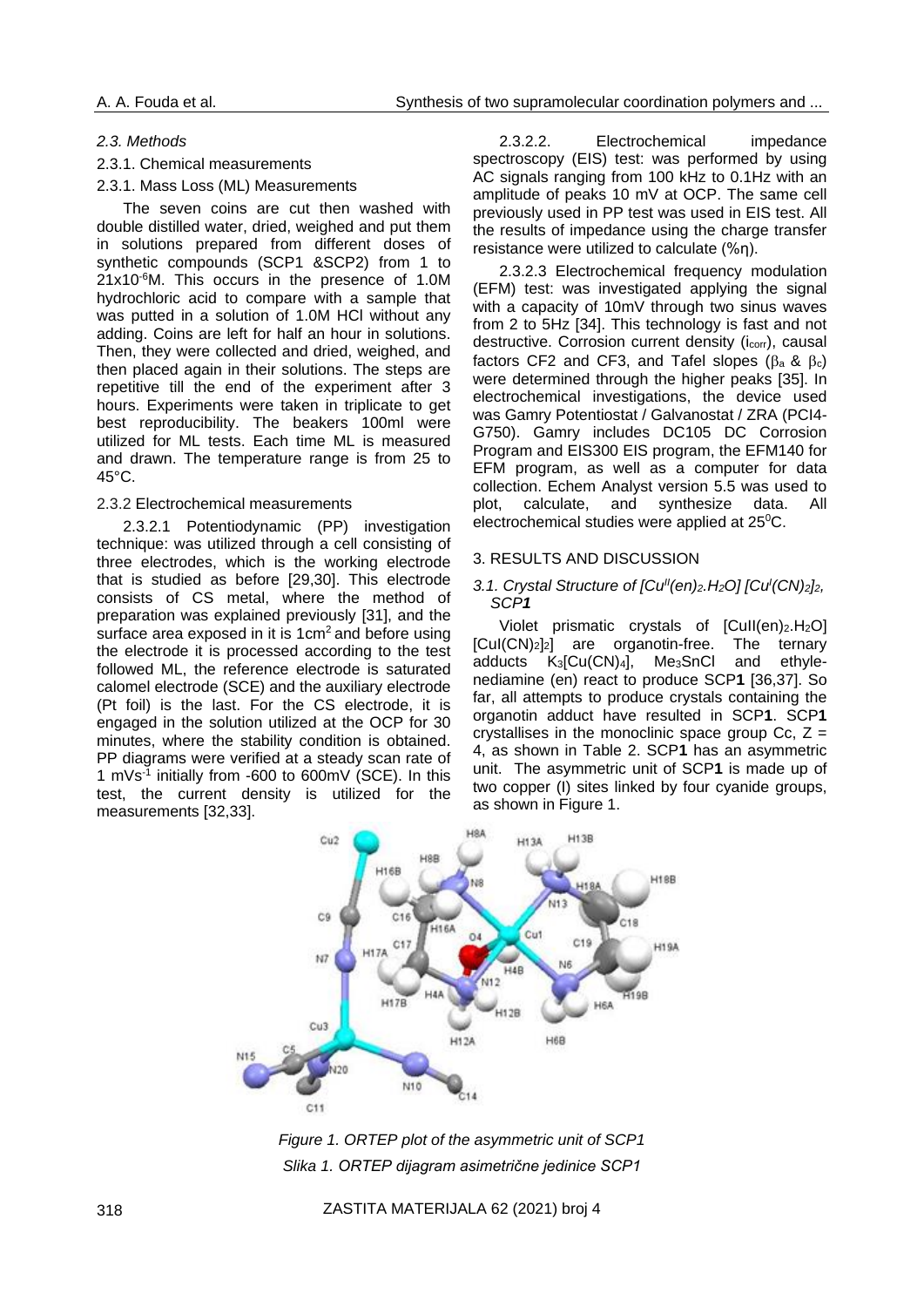|                                   | SCP2(A)                                              | SCP1(B)                                                                                        |
|-----------------------------------|------------------------------------------------------|------------------------------------------------------------------------------------------------|
|                                   | [H 2 DAB] {[Cu4 (CN)6].2H 2 O}                       | [Cu II (en) <sub>2</sub> ] [Cu <sub>I</sub> (CN) <sub>2</sub> ] <sub>2</sub> .H <sub>2</sub> O |
| Empirical formula                 | $C_{10}H_{18}O_2N_8Cu_4$                             | $C_8H_{18}N_8OCu_3$                                                                            |
| Formula weight                    | 536.492                                              | 432.925                                                                                        |
| Temperature                       | 298 °K                                               | 298 °K                                                                                         |
| Wavelength                        | 0.71073 Å                                            | 0.71073 Å                                                                                      |
| Crystal system, space group       | Monoclinic, P 21/c                                   | Monoclinic, Cc                                                                                 |
| Volume                            | 939.88(11)Å <sup>3</sup>                             | 1513.50(7) $\AA$ <sup>3</sup>                                                                  |
| Z, calculated density             | 2, 1.896 Mg / mm <sup>3</sup>                        | 4, 1.900 Mg / mm <sup>3</sup>                                                                  |
| Absorption coefficient            | 4.48 mm <sup>-1</sup>                                | 4.19 mm <sup>-1</sup>                                                                          |
| F(000)                            | 532                                                  | 844                                                                                            |
| Theta range for data collection   | 2.910 to 27.485 deg.                                 | 2.910 to 27.485 deg.                                                                           |
| Limiting indices                  | 0 <= h < $=$ 9, 0 < $=$ k < $=$ 11, $-21$ < $=$ $18$ | 0 <= h < $=$ 19, 0 < $=$ k < $=$ 10, -18 < $=$ l < $=$ 16                                      |
| R(int)                            | 0.032                                                | 0.027                                                                                          |
| Absorption correction             | None                                                 | None                                                                                           |
| Refinement test                   | Full-matrix least-squares on F <sup>2</sup>          | Full-matrix least-squares on F <sup>2</sup>                                                    |
| Data / restraints / parameters    | 929/0/109                                            | 1160/0/181                                                                                     |
| Goodness-of-fit on F <sup>2</sup> | 1.743                                                | 2.464                                                                                          |
| Final r indices [I > 2sigma (I)]  | $R1 = 0.042$ , wR $2 = 0.083$                        | $R1 = 0.04$ , wR $2 = 0.120$                                                                   |
| R indices (all data)              | $R1 = 0.093$ , wR2 = 0.109                           | $R1 = 0.073$ , wR2 = 0.126                                                                     |
| Largest diff. peak and hole       | 0.82 and $-0.84$ e. $\AA^{-3}$                       | 0.96 and $-1.19$ e. $\AA^{-3}$                                                                 |

*Table 2. Crystal data and structure refinement parameters for SCP2 and SCP1 Tabela 2. Kristalni podaci i parametri preciziranja strukture za SCP2 i SCP1*

Each copper (I) site has distorted tetrahedral geometry, creating a 3D network, Table 3a, with an adamantanoid-shaped structure with six-membered rings,  $Cu<sub>6</sub>(CN)<sub>6</sub>$ , including large gaps; ca. 10.433 Å; capable of encapsulating the guest  $[Cull(en)_2H_2O]$ complex, Figure 2.



*Figure 2. View of the overall 3D-network of 1 showing the encapsulation of the cationic CuII(en)H2O unit*

*Slika 2. Prikaz ukupne 3D mreže 1 koja prikazuje inkapsulaciju katjonske CuII (en)H2O*

# *3.2. Crystal Structure of {[H2DAB] [Cu4(CN)6].2H2O}, SCP2*

The 3D-SCP,  $[H_2DAB]$   $[Cu_4(CN)_6]$ .2H<sub>2</sub>O, 2 crystallises in space group P21/C with unit cell dimensions of a = 7.4307 Å, b = 8.6193 Å, c = 16.4489 Å, and  $Z = 2$ . Table No. 2 The asymmetric unit is made up of a  $[Cu<sub>2</sub>(CN)<sub>3</sub>]$  unit, half a

molecule of H2DAB, and one water molecule, as shown in Figure 3. SCP2 is made up of Cu CN endless zig-zag chains linked by 2-cyanide bridges.



#### *Figure 3. Asymmetric unit of SCP2 showing the atomic labeling scheme*

### *Slika 3. Asimetrična jedinica SCP2 koja prikazuje šemu atomskog obeležavanja*

These CuCN chains are linked to create puckered 2D-hexagonal sheets of  $(CuCN)_6$  with all edges shared, as seen in Fig.4. Table 3b shows how each copper (I) site is coordinated to three ordered cyanide groups, resulting in a deformed planar-trigonal shape. The negatively hexagonal sheets form parallel layers with large channels (Ca. 7.41 Å) capable of encapsulating  $H_2DAB$  cations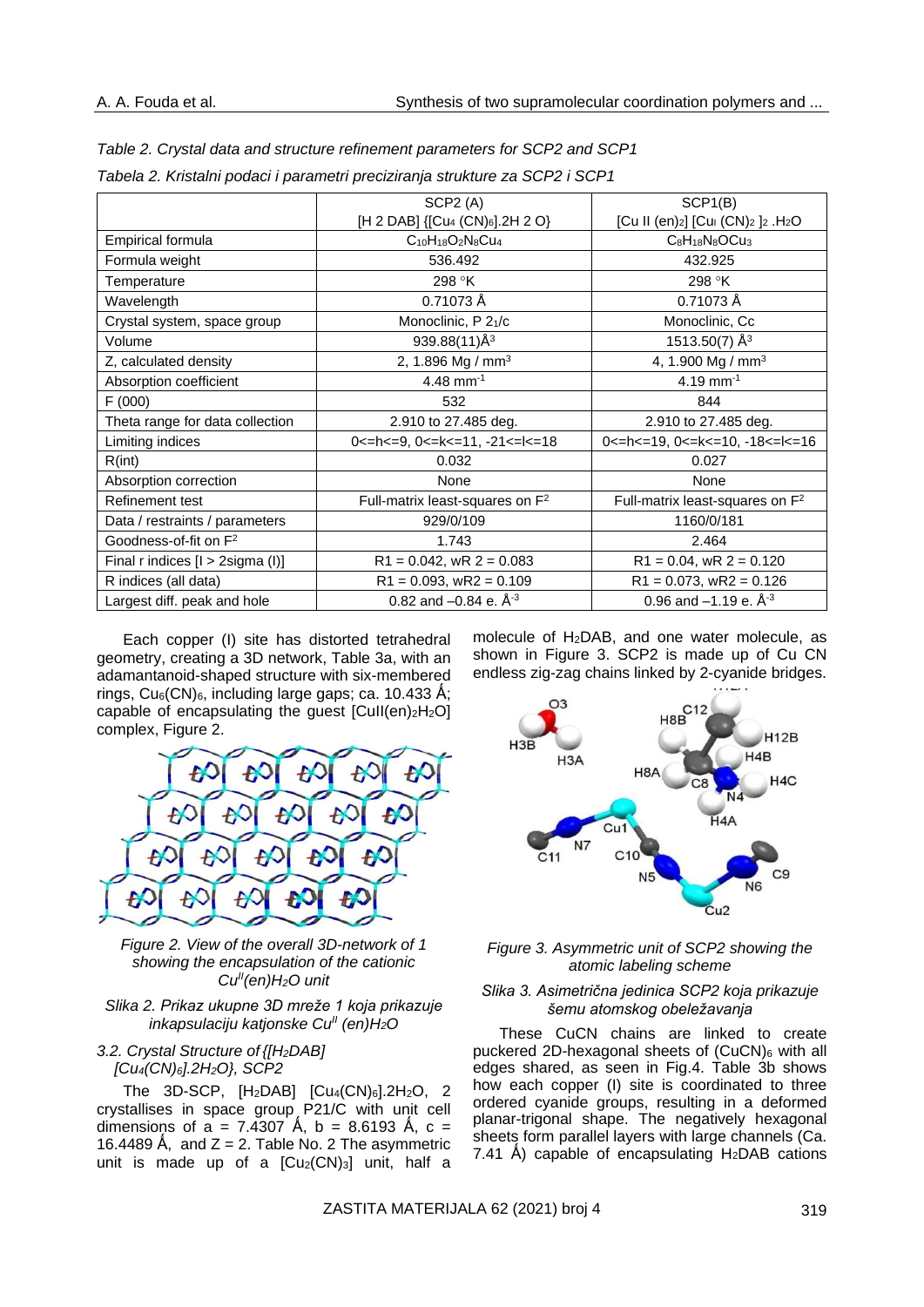and water molecules, as seen in Fig. 4. 3D-network structure was stabilised by hydrogen bonding  $(1.976-2.564 \text{ Å})$ , resulting in a honeycomb-like network.



*Figure 4. View of the 3D-struture of SCP2 along the a-axis showing the encapsulation of the organic ligand and water molecules in the cavities*

### *Slika 4. Pogled na 3D-strukturu SCP2 duž a-ose koja prikazuje inkapsulaciju organskog liganda i molekula vode u šupljinama*

*Table 3a. Selected bond lengths (Å) and bond angles () of SCP1*

*Tabela 3a. Odabrane dužine veze (Å) i uglovi veze ( o ) SCP1*

| u1              | O4              | 2.463(3)    | O <sub>4</sub>  | Cu1             | N6              | 87.24(11)  |
|-----------------|-----------------|-------------|-----------------|-----------------|-----------------|------------|
| Cu1             | N <sub>6</sub>  | 2.008(3)    | O4              | Cu1             | N8              | 96.11(10)  |
| Cu1             | N <sub>8</sub>  | 1.982(3)    | O4              | Cu1             | N12             | 95.46(9)   |
| Cu1             | N <sub>12</sub> | 2.035(3)    | O4              | Cu1             | N <sub>13</sub> | 93.68(10)  |
| Cu1             | N <sub>13</sub> | 1.995(3)    | N6              | Cu1             | N8              | 176.62(13) |
| Cu <sub>2</sub> | C9              | 1.973(3)    | N6              | Cu1             | N <sub>12</sub> | 95.14(12)  |
| Cu <sub>2</sub> | C <sub>11</sub> | 1.937(3)    | N6              | Cu1             | N <sub>13</sub> | 84.52(14)  |
| Cu <sub>2</sub> | C14             | 1.982(3)    | N <sub>8</sub>  | Cu1             | N <sub>12</sub> | 84.11(13)  |
| Cu2             | N <sub>15</sub> | 2.098(4)    | N8              | Cu1             | N <sub>13</sub> | 95.68(15)  |
| Cu3             | C5              | 1.971(4)    | N <sub>12</sub> | Cu1             | N <sub>13</sub> | 170.83(11) |
| Cu <sub>3</sub> | N7              | 2.007(3)    | C9              | Cu <sub>2</sub> | C <sub>11</sub> | 113.32(14) |
| Cu3             | N <sub>10</sub> | 1.975(3)    | C9              | Cu <sub>2</sub> | C <sub>14</sub> | 111.83(12) |
| Cu <sub>3</sub> | N20             | 2.042(4)    | C9              | Cu <sub>2</sub> | N <sub>15</sub> | 105.25(13) |
| C <sub>5</sub>  | N <sub>15</sub> | 1.159(5)    | C <sub>11</sub> | Cu <sub>2</sub> | C <sub>14</sub> | 115.37(14) |
| N <sub>6</sub>  | C <sub>19</sub> | 1.429(7)    | C <sub>11</sub> | Cu <sub>2</sub> | N <sub>15</sub> | 102.52(15) |
| N7              | C9              | 1.163(4)    | C14             | Cu <sub>2</sub> | N <sub>15</sub> | 107.40(13) |
| N8              | C <sub>16</sub> | 1.481(6)    | C5              | Cu <sub>3</sub> | N7              | 111.95(14) |
| N <sub>10</sub> | C14             | 1.142(4)    | C5              | Cu <sub>3</sub> | N <sub>10</sub> | 118.04(14) |
| C11             | N20             | 1.165(5)    | C5              | Cu <sub>3</sub> | N <sub>20</sub> | 104.86(15) |
| N <sub>12</sub> | C17             | 1.495(5)    | N7              | Cu <sub>3</sub> | N <sub>10</sub> | 109.12(12) |
| N <sub>13</sub> | C <sub>18</sub> | 1.462(7)    | N7              | Cu <sub>3</sub> | N <sub>20</sub> | 104.70(13) |
| C17             | C16             | 1.479(7)    | N <sub>10</sub> | Cu3             | N <sub>20</sub> | 107.13(13) |
| C <sub>18</sub> | C19             | 1.336(9)    | Cu3             | C <sub>5</sub>  | N <sub>15</sub> | 166.7(3)   |
| Cu3             | N7              | C9 171.3(3) |                 |                 |                 |            |

*Table 3b. Selected bond lengths (Å) and bond angles () of SCP2*

*Tabela 3b. Odabrane dužine veze (Å) i uglovi veze ( o ) SCP2*

| u1<br>Ν7                           | 1.949(5) | N7 Cu1 C10                                        | 116.6(2) |
|------------------------------------|----------|---------------------------------------------------|----------|
| C <sub>11</sub><br>Cu1             | 1.884(4) | N7 Cu1 C11                                        | 121.6(2) |
| N6<br>Cu <sub>2</sub>              | 1.942(5) | C <sub>10</sub> Cu <sub>1</sub> C <sub>11</sub>   | 121.0(2) |
| N4<br>C <sub>8</sub>               | 1.483(6) | N5<br>Cu <sub>2</sub><br>N6                       | 120.8(2) |
| N <sub>5</sub><br>C10              | 1.154(6) | N5<br>Cu <sub>2</sub><br>C9                       | 116.9(2) |
| C11<br>N7                          | 1.146(6) | N6<br>C9<br>Cu2                                   | 121.5(2) |
| Cu1<br>Ν7                          | 1.949(5) | N4<br>C8<br>C <sub>12</sub>                       | 35.8(2)  |
| C <sub>11</sub><br>Cu <sub>1</sub> | 1.884(4) | Cu <sub>2</sub> N <sub>5</sub><br>C <sub>10</sub> | 173.0(4) |
| N <sub>6</sub><br>Cu <sub>2</sub>  | 1.942(5) | Cu <sub>2</sub> N <sub>6</sub><br>C9              | 169.9(5) |
| N4<br>C8                           | 1.483(6) | N7<br>C11<br>Cu1                                  | 176.4(4) |
| N5<br>C <sub>10</sub>              | 1.154(6) | C8<br>C <sub>12</sub><br>N4                       | 108.2(4) |
| N7<br>C <sub>11</sub>              | 1.146(6) | Cu <sub>2</sub> C <sub>9</sub><br>N6              | 176.5(4) |
| C11 N7<br>Cu1                      | 170.5(5) | Cu1<br>C <sub>10</sub><br>N5                      | 174.1(3) |
| N4<br>C8<br>C12                    | 36.0(2)  |                                                   |          |

#### *3.3. ML Measurements*

ML is one of the important methods in determining the efficiency of the inhibitor to inhibit the corrosion of CS the experiments were conducted on altered doses of the synthetic compounds in 1.0 molar hydrochloric acid. "Experiments were conducted at altered temperatures (25-35-45°C). Table 4 shows the results obtained in a time of 120 minutes as an example of the study. The results showed that by increasing the doses from 1x10<sup>-6</sup>M to 21 x10<sup>-6</sup>M, the inhibition efficincy increases in contrast to the corrosion rate (C.R), which lowered with increasing doses of inhibitors. By increasing the temperature, the  $%$  n<sub>ML</sub> broke down, while the C.R (Figure 5) for synthetic inhibitor SCP1 rises, similar curves gotten from another synthetic inhibitor SCP2 23S (not display). The increased % η<sub>ML</sub> with raised dose of synthetic inhibitors can be qualified to the creation of a layer of the inhibitors on the CS surface by adsorption. This layer is formed by the pairs of free electrons present on the oxygen and nitrogen atoms in the inhibitor molecules as well as the  $\pi$ -electrons of the aromatic rings". Decrease in the %  $n_{ML}$  with a higher temperature may likely be due to an increased rate of desorption meaning that is physical adsorption. The degree of coverage of CS surface (θ) and the (% η) were measured utilizing the next eq.:

$$
\% \eta_{ML} = \theta \times 100 = [1 - (\Delta W_u / \Delta W_i)] \times 10 \qquad (1)
$$

where  $\Delta W_u$  and  $\Delta W_i$  are the ML per unit area of uninhibited and inhabited solution, correspondingly. The data of C.R and % η were gotten from synthetic compounds at altered doses and temperature are summarized in Table (4).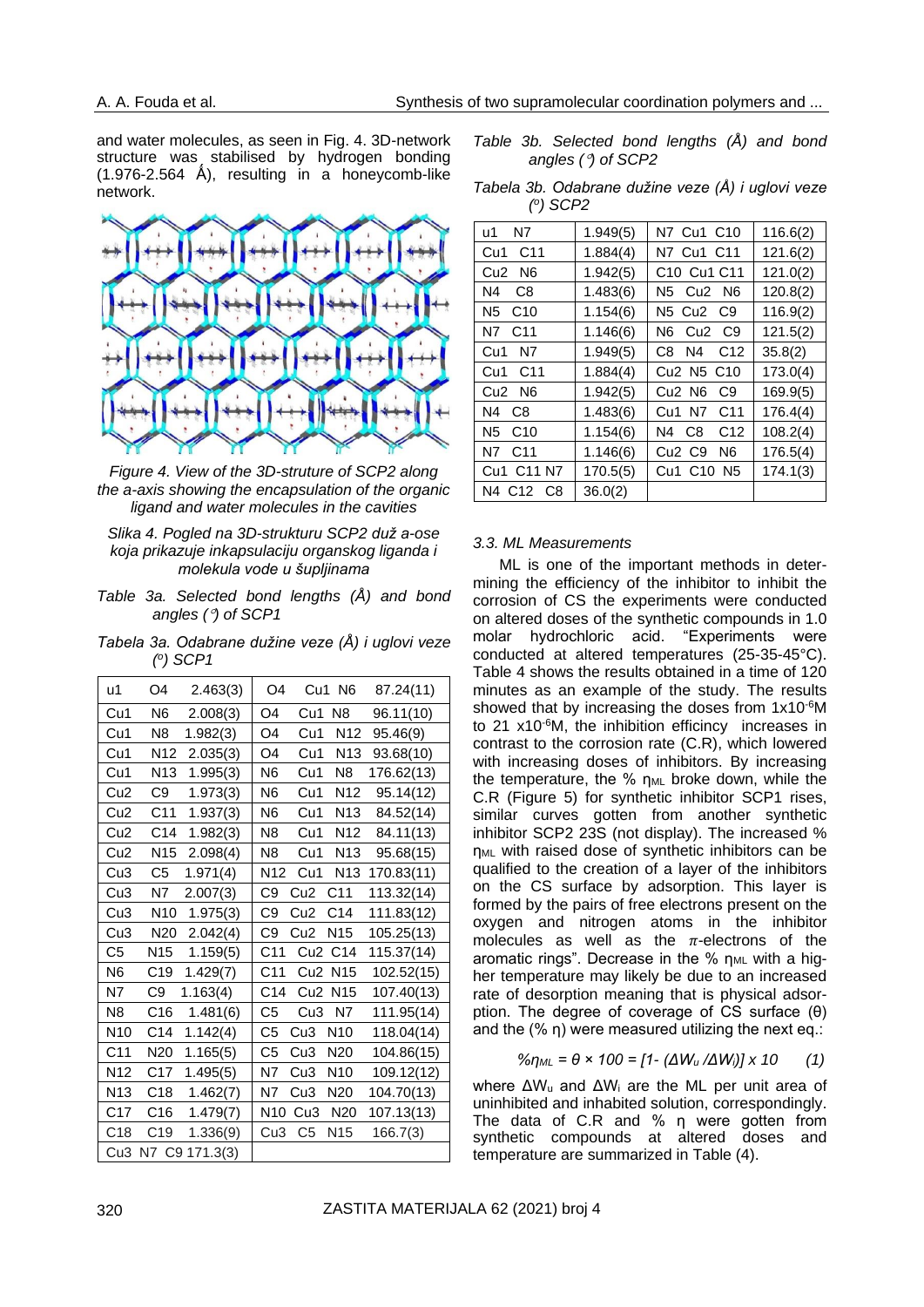

*Figure 5. ML-time diagrams for the dissolution of CS absence and presence altered doses of compound SCP1 at 25<sup>o</sup>C*

- *Table 4. Outcome data of ML of CS in 1.0M HCl for various doses of synthetic inhibitors after 120 min. at (25, 35, 45<sup>o</sup>C)*
- *Tabela 4. Podaci o ishodu ML CS u 1.0M HCl za različite doze sintetičkih inhibitora nakon 120 min. na (25, 35, 45<sup>o</sup>C)*

|           |                                |                                           | SCP <sub>2</sub>         | SCP <sub>1</sub>                                                |       |  |
|-----------|--------------------------------|-------------------------------------------|--------------------------|-----------------------------------------------------------------|-------|--|
| Temp., °C | Conc.,<br>x 10 <sup>-6</sup> M | C.R. x 10 <sup>2</sup><br>mg $cm-2 min-1$ | $%$ $\eta$ <sub>ML</sub> | C.R. x 10 <sup>2</sup><br>mg cm <sup>-2</sup> min <sup>-1</sup> | % пмг |  |
|           | 1                              | 1.00                                      | 82.2                     | 1.16                                                            | 79.3  |  |
|           | 5                              | 0.90                                      | 84.0                     | 1.07                                                            | 81.1  |  |
| 25        | 9                              | 0.79                                      | 85.9                     | 0.96                                                            | 83.0  |  |
|           | 13                             | 0.75                                      | 86.6                     | 0.92                                                            | 83.7  |  |
|           | 17                             | 0.67                                      | 88.1                     | 0.84                                                            | 85.2  |  |
|           | 21                             | 0.56                                      | 90.1                     | 0.72                                                            | 87.2  |  |
|           | 1                              | 1.43                                      | 76.2                     | 1.59                                                            | 73.4  |  |
|           | 5                              | 1.30                                      | 78.3                     | 1.47                                                            | 75.5  |  |
| 35        | 9                              | 1.06                                      | 82.3                     | 1.23                                                            | 79.5  |  |
|           | 13                             | 0.99                                      | 83.5                     | 1.16                                                            | 80.7  |  |
|           | 17                             | 0.91                                      | 84.9                     | 1.07                                                            | 82.1  |  |
|           | 21                             | 0.78                                      | 87.0                     | 0.95                                                            | 84.2  |  |
|           | 1                              | 3.44                                      | 71.8                     | 3.61                                                            | 70.4  |  |
|           | 5                              | 3.15                                      | 74.2                     | 3.32                                                            | 72.7  |  |
| 45        | 9                              | 2.77                                      | 77.3                     | 2.94                                                            | 75.9  |  |
|           | 13                             | 2.56                                      | 79.0                     | 2.73                                                            | 77.6  |  |
|           | 17                             | 2.18                                      | 82.1                     | 2.35                                                            | 80.7  |  |
|           | 21                             | 1.83                                      | 85.0                     | 2.01                                                            | 83.5  |  |

*Slika 5. ML-vremenski dijagrami za rastvaranje CS odsustva i prisustva izmenjenih doza jedinjenja SCP1 na 25<sup>o</sup>C*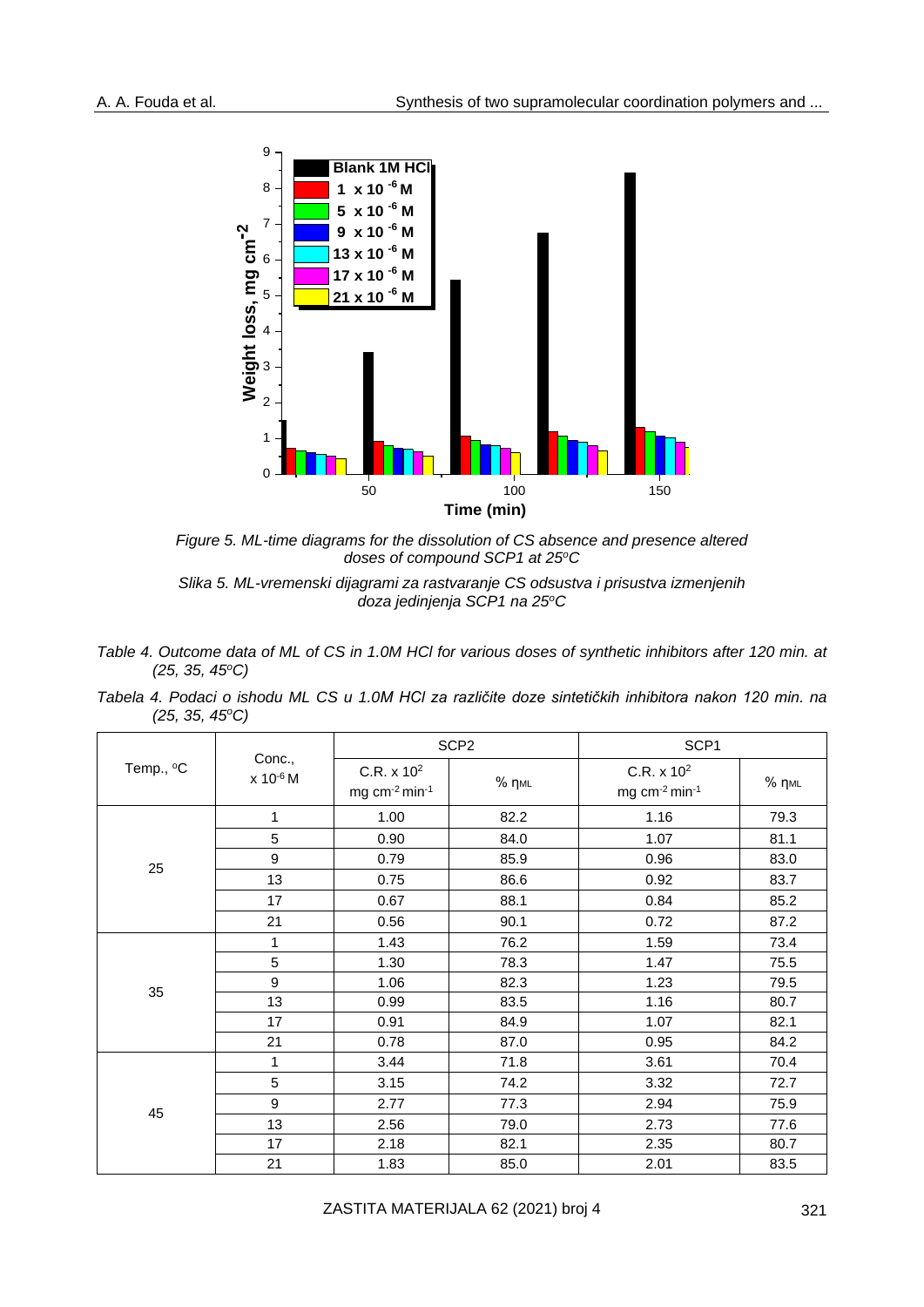#### *3.4. Adsorption Isotherm Behavior*

The nature of corrosion inhibition has been deduced in terms of the adsorption characteristics of the inhibitors. The outcome data gotten from synthetic compounds designate that the corrosion protection was caused by the components of synthetic composite tending to interact and adsorb on the interface among CS / solution. One or more of the three main types of adsorptions can occur:  $\pi$ bonding, chemical and physical adsorption [38]. The adsorption process increases if the inhibitor compounds contain hetero- atoms such as nitrogen, sulfur, and oxygen where these atoms give one pair of electrons which leads to electrostatic adsorption on the surface of CS creating an insoluble layer which reduces the dissolution of CS. Through appropriate isothermal process, adsorption situation of synthetic compound can be detected on the CS surface. At various temperatures, data for ML tests was utilized, and they were prepared in various mathematical adsorption isotherm expressions to identify the more suitable adsorption isotherms". From this research for altered adsorption isotherms the more suitable adsorption isotherms for synthetic compounds were Henry isotherms Figure 6. According to this isotherm, the θ is related to inhibitor dose by:

$$
\theta = KC \tag{2}
$$

The symbols in these equations  $C$ ,  $K_{ads}$  express on the dose of synthetic compound and equilibrium constant of adsorption process, correspondingly. "The investigative the data in Table 5, the value of  $R<sup>2</sup>$  for the Henry isotherm was more exactly closer to the unit. So, Henry adsorption isotherm was known to be the excellent explanation of the inhibitor adsorption behavior studied on the surface of CS. In Table 5, the symbol Kads shows the molecular strength of the adsorbed layer and indicates the strength of adsorption. Small values of K<sub>ads,</sub> however, reveal that such interactions

between adsorbing inhibitor molecules and the metal surface are weaker", indicating that the inhibitor molecules are easily removable by the solvent molecules from the metal surface.

In current study, free energy was used to study the interaction of synthetic compounds (1&2) molecules, and this was done using the following formula:

$$
\Delta G^0_{ads} = -RT \ln (55.5 \times K_{ads}) \tag{3}
$$

In this equation the value 55.5 reveals the water concentration in the bulk solution where it is expressed in mol/L [39]. Table 5 shows the adsorption parameters for the obtained synthetic compounds. The data of the table confirm the spontaneous adsorption of synthetic compounds on the CS surface, through the negative values obtained free energy. From literature survey, the results obtained from  $\Delta G^0$ <sub>ads</sub> confirm that the kind of adsorption lead to physical adsorption as it is known when they are less than 20 kJ/mol are physisorption and this resembles to the data obtained [34]. Vant't Hoff equation can be used to measure ∆H°ads and ∆S°ads expressed by:

$$
Ln Kads=\frac{-\Delta H^{\circ} _{ads}}{RT}+const
$$
 (4)

Figure 7 demonstrations the relation among log Kads and 1/T, the change of the standard adsorption enthalpy was determined ( $-\Delta H^0$ <sub>ads</sub>) and the entropy value was specified (- $\Delta S^0$ <sub>ads</sub>) calculated from next balance:

$$
\Delta G^o_{ads} = \Delta H^o_{ads} - T \Delta S^o_{ads} \tag{5}
$$

In the current research, we know that the data of enthalpy is negative, which means that adsorption molecules of synthetic inhibitors are exothermic. The exothermic process can refer to physical or chemical adsorption, but the  $\Delta H^0{}_{\text{ads}}$  are less than 100 kJ/mol, representing that the adsorption is chiefly physical adsorption [40].

*Table 5. Parameters of Henry adsorption for adsorption of investigated polymers on the CS surface at altered temperatures*

*Tabela 5. Parametri Henrijeve adsorpcije za adsorpciju ispitivanih polimera na površini CS na promenjenim temperaturama*

|                  |          | Adsorption parameter |                                                                                                                        |    |                                                                          |  |  |
|------------------|----------|----------------------|------------------------------------------------------------------------------------------------------------------------|----|--------------------------------------------------------------------------|--|--|
| Comp.            | Temp. °C | $K_{ads}$ , $M^{-1}$ | $-\Delta H^{\circ}$ <sub>ads,</sub> kJ mol $^{\text{-}1}$<br>$-\Delta G^{\circ}$ <sub>ads</sub> , kJ mol <sup>-1</sup> |    | $-\Delta S^{\circ}$ <sub>ads</sub> , J mol <sup>-1</sup> K <sup>-1</sup> |  |  |
|                  | 25       | 3.8                  | 13.2                                                                                                                   |    | 44                                                                       |  |  |
| SCP <sub>2</sub> | 35       | 5.4                  | 14.6                                                                                                                   | 22 | 47                                                                       |  |  |
|                  | 45       | 6.5                  | 15.6                                                                                                                   |    | 49                                                                       |  |  |
|                  | 25       | 3.3                  | 12.9                                                                                                                   |    | 43                                                                       |  |  |
| SCP <sub>1</sub> | 35       | 4.8                  | 14.3                                                                                                                   | 21 | 46                                                                       |  |  |
|                  | 45       | 5.7                  | 15.3                                                                                                                   |    | 48                                                                       |  |  |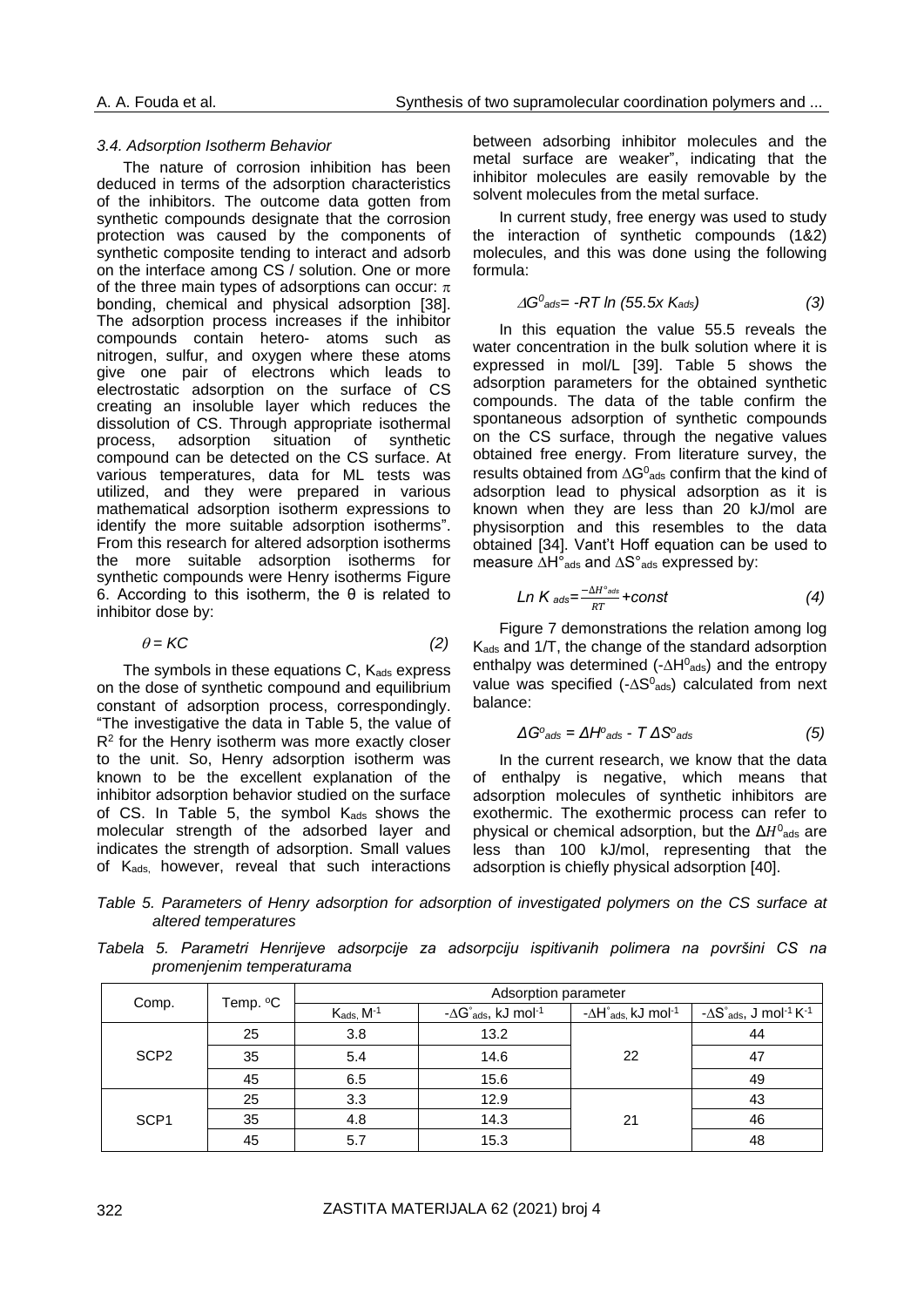

*Figure 6. Plots as (θ) vs. C of the synthetic compounds for dissolution of CS in 1.0M HCl solution from ML tests at 25<sup>o</sup>C*

*Slika 6. Krive (θ) u odnosu na C sintetičkih jedinjenja za rastvaranje CS u 1,0M HCl iz ML testova na 25<sup>o</sup>C*



*Figure 7. (log Kads) vs. (1/T) for the liquefaction of CS in 1.0M HCl in the existence of compound SCP2 Slika 7. (log Kads) vs. (1/T) za ukapljivanje CS u 1,0M HCl u postojanju jedinjenja SCP2*

#### *3.5. Effect of Temperature*

In this examination, the effect of temperature on the dissolution of CS coins utilized in the synthetic compounds and dipped in 1.0M of hydrochloric acid was studied in the presence and absence of altered doses of synthetic compounds  $(1x10^{-6} - 21x10^{-6} M)$  at 25-35-45°C. "It has been found that the C.R rises with raising temperatures. The activation energy  $(E^*_{a})$  measured from the slope of the diagrams utilized the Arrhenius eq. (6) was used [41],

$$
Log C. R. = log A - E^* \sim 2.303 RT
$$
 (6)

while the symbol (A) was utilized for the term exponential factor of Arrhenius. Arrhenius diagrams are illustrated in Figure 8 [log (C.R) against 1/T], in which the energy of the activation is derived from the slopes of straight lines  $[-E^*_{a}/2.303R]$ . Using the transitional state equation, the changes in entropy and enthalpy were calculated [42]

$$
Log (C.R/T) = [log(R/Nh) + \Delta S^*/2.303R] - \Delta H^*/2.303RT
$$
\n(7)

Figure 9 shows a plotting log (C.R/T) against 1000/T, where this Figure shows the transitional state of the synthetic compound. Slopes are utilized to calculate enthalpy  $((-\Delta H^* a/2.303R))$ , and the activation entropy of the process is calculated utilizing intersections of the lines[log(R/Nh)  $+\Delta S^*$ <sub>a</sub>/2.303R]. The analysis of the results was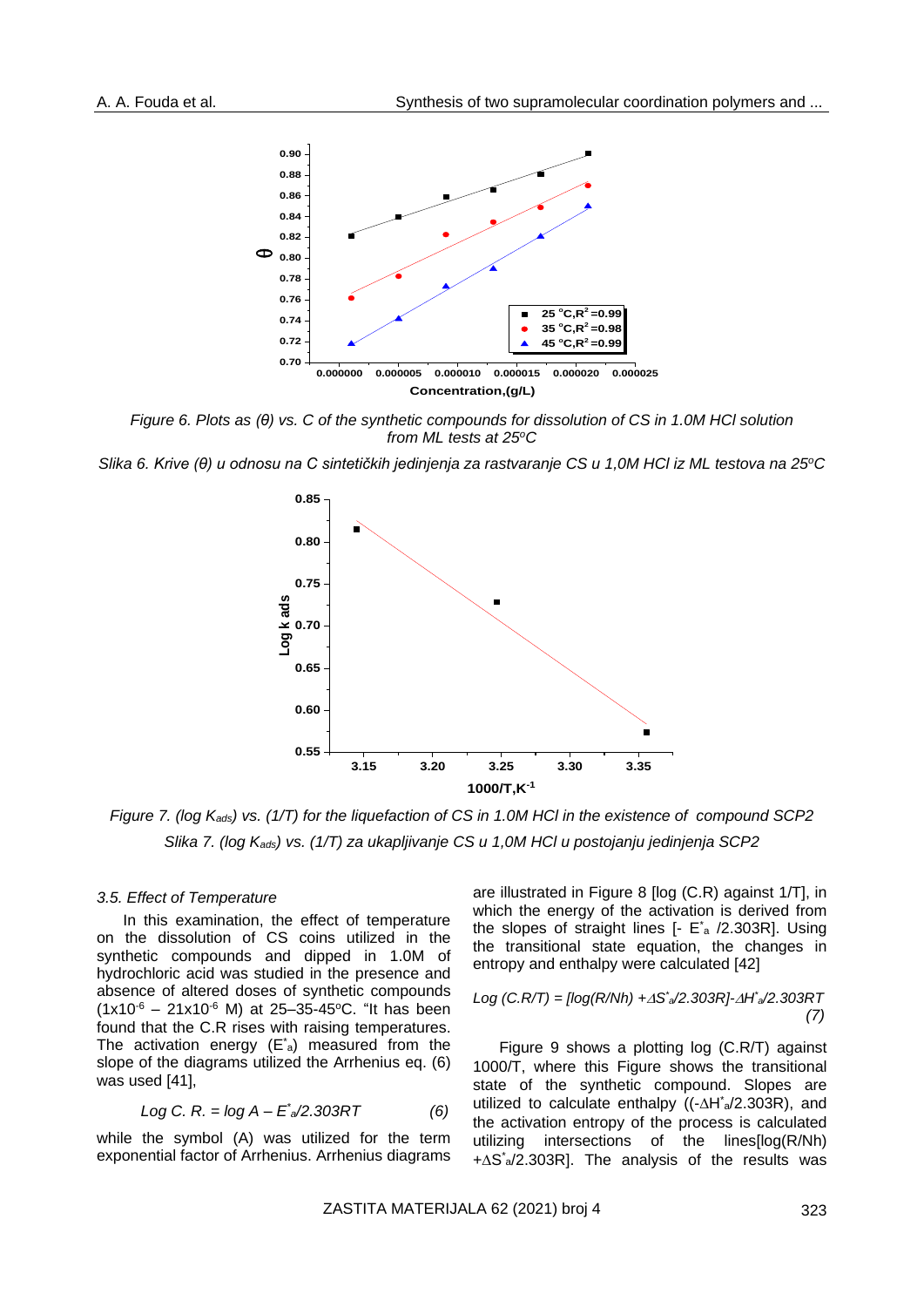obtained in Table 6, from Table note that rise in the E<sup>\*</sup><sub>a</sub> by improving the dose of synthetic compound. This increase is due to the adsorption synthetic compound on the CS surface and corresponds to the physical adsorption of the synthetic compounds. The results in Table 6 also showed

that entropy values are negative in the existence of synthetic compounds and these negative values showed that the activated complex in the ratedetermining step prefers association rather than dissociation step [43].



*Figure 8. Plots (log kcorr vs. 1/ T) for the dissolution of CS with and without altered doses of compound SCP2*

*Slika 8. Krive (log kcorr vs. 1/T) za rastvaranje CS sa i bez izmenjenih doza jedinjenja SCP2*

|                  |                            |                      | Activation parameters |                                         |  |  |  |  |  |
|------------------|----------------------------|----------------------|-----------------------|-----------------------------------------|--|--|--|--|--|
| Inhibitor        | Conc., x 10 <sup>6</sup> M | $\mathsf{E_a}^\star$ | $\Delta H^*$          | - $\Delta S^*$                          |  |  |  |  |  |
|                  |                            | kJ mol <sup>-1</sup> | kJ mol-1              | $J$ mol <sup>-1</sup> $K$ <sup>-1</sup> |  |  |  |  |  |
| blank            | 0.0                        | 42.64                | 40.23                 | 137                                     |  |  |  |  |  |
|                  | 1                          | 45.96                | 43.57                 | 135                                     |  |  |  |  |  |
|                  | 5                          | 47.58                | 45.19                 | 133                                     |  |  |  |  |  |
| SCP <sub>2</sub> | 9                          | 49.10                | 46.72                 | 129                                     |  |  |  |  |  |
|                  | 13                         | 49.95                | 47.57                 | 127                                     |  |  |  |  |  |
|                  | 17                         | 51.13                | 48.76                 | 124                                     |  |  |  |  |  |
|                  | 21                         | 51.64                | 49.27                 | 123                                     |  |  |  |  |  |
|                  | 1                          | 44.37                | 41.97                 | 141                                     |  |  |  |  |  |
|                  | 5                          | 45.49                | 43.09                 | 138                                     |  |  |  |  |  |
|                  | 9                          | 47.35                | 44.96                 | 133                                     |  |  |  |  |  |
| SCP1             | 13                         | 48.34                | 45.96                 | 130                                     |  |  |  |  |  |
|                  | 17                         | 49.32                | 46.94                 | 127                                     |  |  |  |  |  |
|                  | 21                         | 51.17                | 48.81                 | 122                                     |  |  |  |  |  |

*Table 6. Thermodynamic parameters of Arrhenius equation and transition state equation Tabela 6. Termodinamički parametri Arrenijusove jednačine i jednačine prelaznog stanja*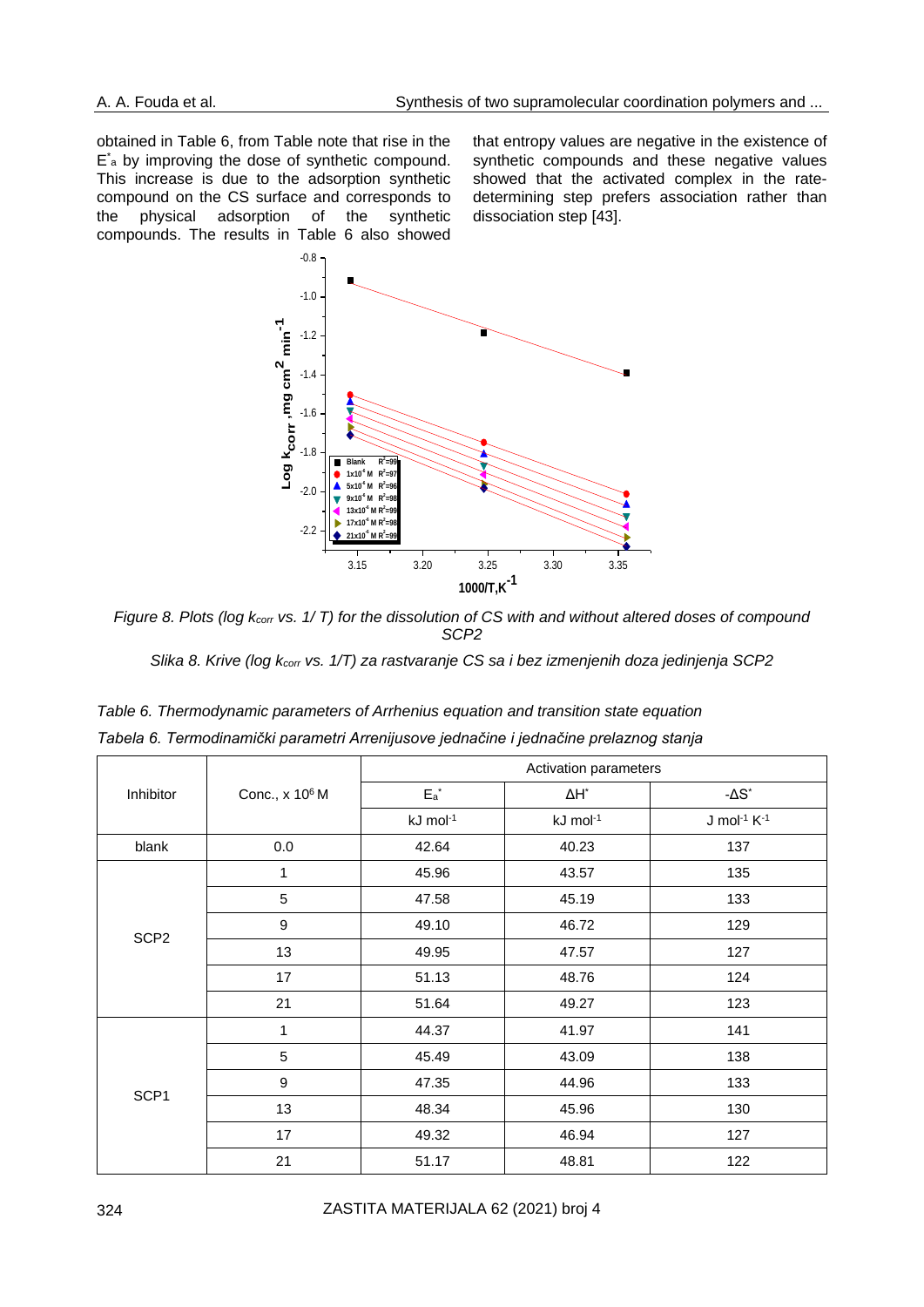

*Figure 9. Plots of (log kcorr / T) vs. 1/ T for the dissolution of CS with and without altered doses of compound SCP1*

#### *Slika 9. Krive (log kcorr / T) vs. 1/T za rastvaranje CS sa i bez izmenjenih doza jedinjenja SCP1*

#### *3.6. Electrochemical Measurements*

#### 3.6.1. Potentiodynamic Polarization (PP) **Technique**

PP test is carrying out in 1.0M hydrochloric medium with and without altered doses of synthetic compounds at 25°C. The outcome data are collected in Table 7. The following parameters were obtained: electrochemical corrosion [i<sub>corr</sub>], corrosion potential (E<sub>corr</sub>), and cathodic and Tafel anode constants ( $β<sub>c</sub>$  and  $β<sub>a</sub>$ ). Figure 10 depicts the polarisation curves in the absence and presence of synthetic SCP2, SCP1, and it was discovered that the presence of inhibitors causes changes in the polarisation behaviour of CS and pushes cathodic curves to lower current densities when compared to those in pure acid solution. The inclusion of these chemicals reduces the corrosion potential to more negative values while maintaining the anodic domain current density nearly unchanged. This finding implies that the presence of these chemicals inhibits solely the cathodic reaction of hydrogen evolution while having no effect on the anodic dissolution of the CS. According to the results in Table 7, the presence of various dosages of synthetic compounds produces a decrease in current density with increasing doses of these compounds, as well as the formation of a layer on

the CS surface. Furthermore, the data of the cathode and anode Tafel slopes show no significant change in the presence of different synthetic chemical dosages (Figure 10). This can be explained by the fact that the corrosion process is caused by covering the active sites located on the surface of the CS. This indicates a dissolution mechanism that is not affected by the presence of synthetic compounds. If the change in corrosion potential ( $E_{corr}$ ) values is greater than  $\pm$  85 mV in the presence and absence of synthetic molecule, the inhibitor molecules are classified as cathodic or anodic type, and this did not happen because the corrosion potential values displacement less than  $±85$  mV. The corrosion current density diminished with increasing the doses of the synthetic compounds but the small change of the Ecorr (63 mV) and the slightly change of ( $\beta$ a &  $\beta$ c) on rising the doses of the utilized inhibitors, this revealed that these compounds act as mixed type inhibitors [44,45]. The  $(\eta_{\text{Tafel}} %iint)$  was calculated from PP curves as follows:

$$
\eta_{\text{Tafel}} \% = [1 - (i_{\text{corr}} / i^{\circ_{\text{corr}}})] \times 100 \tag{8}
$$

where i<sup>o</sup>corr and i<sub>corr</sub> correspond to the uninhibited and inhibited corrosion current densities, correspondingly and determined by extrapolation of both Tafel lines to the corrosion potential.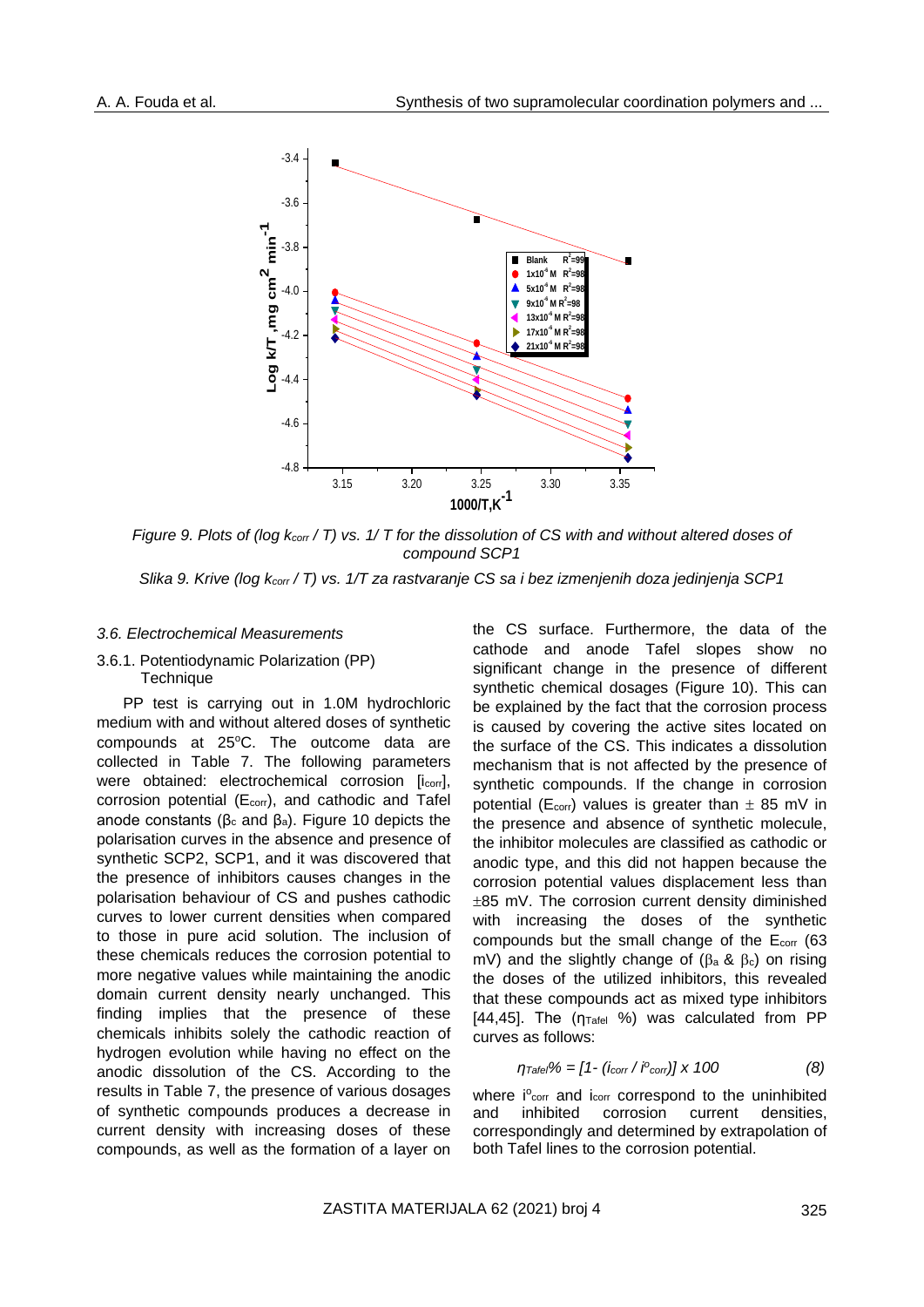*Table 7. Parameters attained from PP technique for the corrosion of CS in the absence and presence of altered doses of synthetic compounds (SCP1 & SCP2) at 25<sup>o</sup>C*

*Tabela 7. Parametri dobijeni PP tehnikom za koroziju CS u odsustvu i prisustvu izmenjenih doza sintetičkih jedinjenja (SCP1 i SCP2) na 25<sup>o</sup>C*

| Comp             | Conc.x<br>10 <sup>-6</sup> M | lcorr,<br>$\mu$ A cm <sup>-2</sup> | $-Ecorr$<br>mV vs SCE | $\beta$ a<br>$mV$ dec <sup>-1</sup> | $-\beta_c$<br>$mV$ dec <sup>-1</sup> | C.R<br>mpy | $\Theta$ | % $\eta$ |
|------------------|------------------------------|------------------------------------|-----------------------|-------------------------------------|--------------------------------------|------------|----------|----------|
|                  | 1                            | 125.0                              | 420                   | 118                                 | 173                                  | 65         | 0.747    | 74.7     |
|                  | 5                            | 112.0                              | 423                   | 116                                 | 186                                  | 51         | 0.773    | 77.3     |
| SCP <sub>2</sub> | 9                            | 88.0                               | 422                   | 120                                 | 196                                  | 41         | 0.822    | 82.2     |
|                  | 13                           | 69.0                               | 425                   | 123                                 | 184                                  | 38         | 0.860    | 86.0     |
|                  | 17                           | 58.0                               | 420                   | 122                                 | 181                                  | 31         | 0.883    | 88.3     |
|                  | 21                           | 48.0                               | 425                   | 121                                 | 187                                  | 29         | 0.903    | 90.3     |
|                  | 1                            | 134.0                              | 426                   | 110                                 | 163                                  | 71         | 0.729    | 72.9     |
|                  | 5                            | 121.0                              | 423                   | 123                                 | 176                                  | 53         | 0.755    | 75.5     |
|                  | 9                            | 97.0                               | 421                   | 118                                 | 186                                  | 49         | 0.804    | 80.4     |
| SCP <sub>1</sub> | 13                           | 78.0                               | 425                   | 118                                 | 174                                  | 43         | 0.842    | 84.2     |
|                  | 17                           | 63.0                               | 422                   | 115                                 | 181                                  | 37         | 0.872    | 87.2     |
|                  | 21                           | 50.0                               | 420                   | 116                                 | 177                                  | 32         | 0.899    | 89.9     |



*Figure 10. PP curves for the dissolution of CS in the absence and presence of altered doses of synthetic compounds (SCP1 & SCP2) at 25<sup>o</sup>C*

*Slika 10. PP krive za rastvaranje CS u odsustvu i prisustvu izmenjenih doza sintetičkih jedinjenja (SCP1 i SCP2) na 25<sup>o</sup>C*

#### 3.6.2. Electrochemical Impedance Spectroscopy (EIS) Technique

EIS test were carried out at 25°C in acid medium with and without synthetic inhibitors. Figure 11 shows the impedance values of the CS resulting from equivalent circuit tests when there are altered doses of synthetic compounds. In this circuit, constant phase elements (CPE) are used as a substitute for capacitors to provide multiple types of homogenizations that are not ideal for electrode corrosion, such as grain boundaries, surface impurities and roughness, a lower in polishing. From the following equation the capacitance double layer  $(C_{d})$  was designed:

$$
C_{dl} = (1/2\pi f.R_{ct})\tag{9}
$$

Table 8 displays the findings obtained from impedance data for CS in 0.1 M hydrochloric acid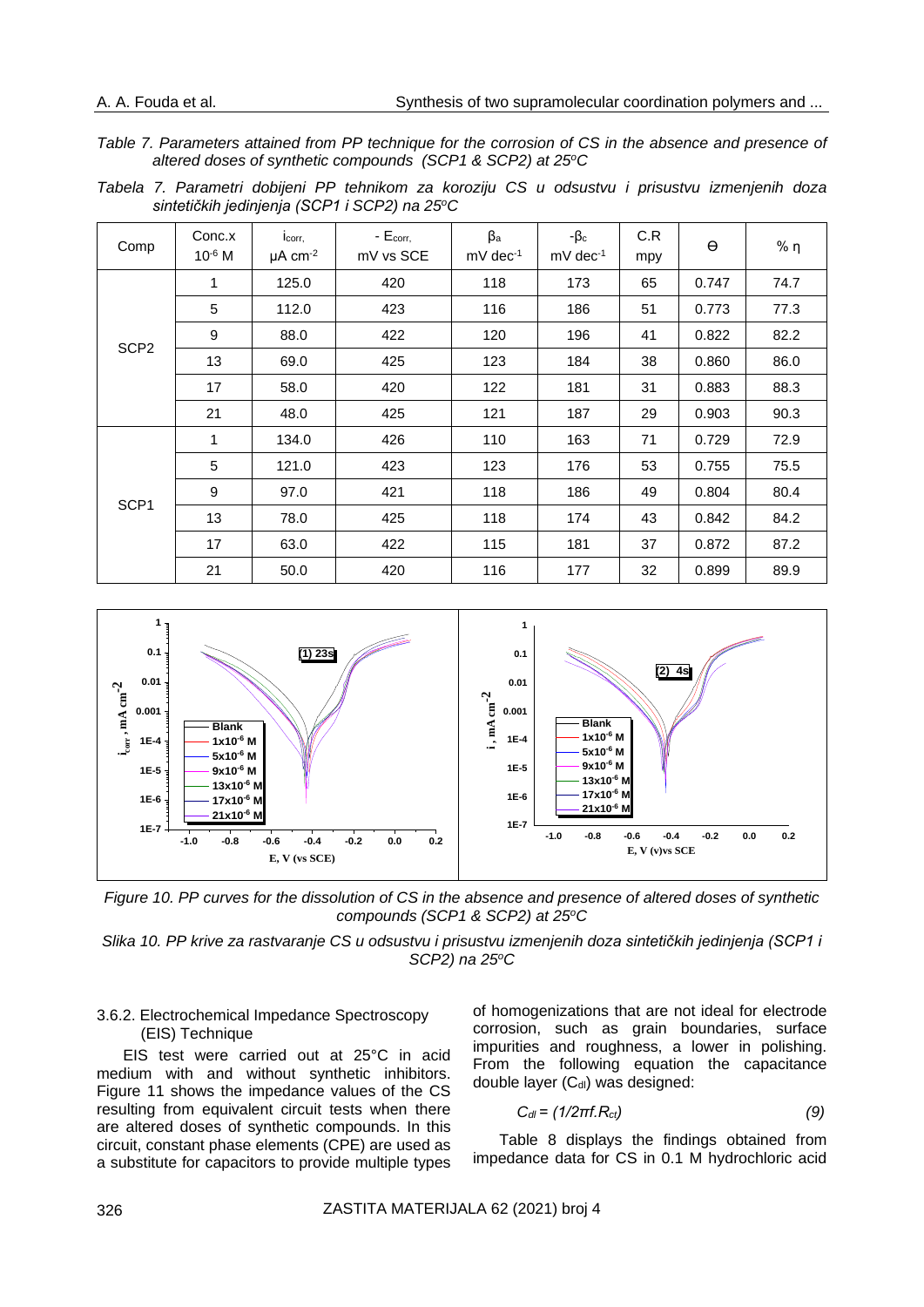in the presence and absence of changed synthetic component dosages. The charts produced by [Nyquist and Bode] for CS in the absence and presence of various dosages of the synthetic chemicals employed are presented in Figs (11,12). According to the Nyquist plot in Figure 11, the radius of the circle grows as the dosage of the synthetic chemical increases, as does the charge transfer resistance (Rct) in corrosion processes. According to the current findings, high resistance has been created as a result of synthetic chemical

adsorption at the CS -solution/interface [46]. The divergence of the Nyquist curves from semicircles is caused by the CS surface heterogeneity and frequency dispersion [47]. According to Figure 11, all of the Nyquist plots have a single incomplete semicircle, which corresponds to one time constant in the Bode plots. This indicates that the corrosion of CS in HCl solution was regulated by a single charge transfer mechanism, and the addition of inhibitors to the system had no effect [48].



*Figure 11. The Nyquist plots for CS dissolution in 1.0M HCl with and without altered doses of SCP2 and SCP1 at 25°C*

*Slika 11. Nyquist-ovi dijagrami za rastvaranje CS u 1,0M HCl sa i bez izmenjenih doza SCP2 i SCP1 na 25°C*



*Figure 12. The Bode plots for CS dissolution in 1.0M HCl with and without altered doses of SCP2 and SCP1 at 25°C*

*Slika 12. Bode-ovi dijagrami za rastvaranje CS u 1,0M HCl sa i bez izmenjenih doza SCP2 i SCP1 na 25°C*

When compared to the free acid, the value of Bode plots and phase angles increased in Figure 12. This might be attributed to inhibitor molecule adsorption at the metal surface [49]. Table 8

shows a decrease in Cdl data as the dose of synthetic chemical increases, which may be explained by a decrease in the local dielectric constant and/or an increase in the thickness of the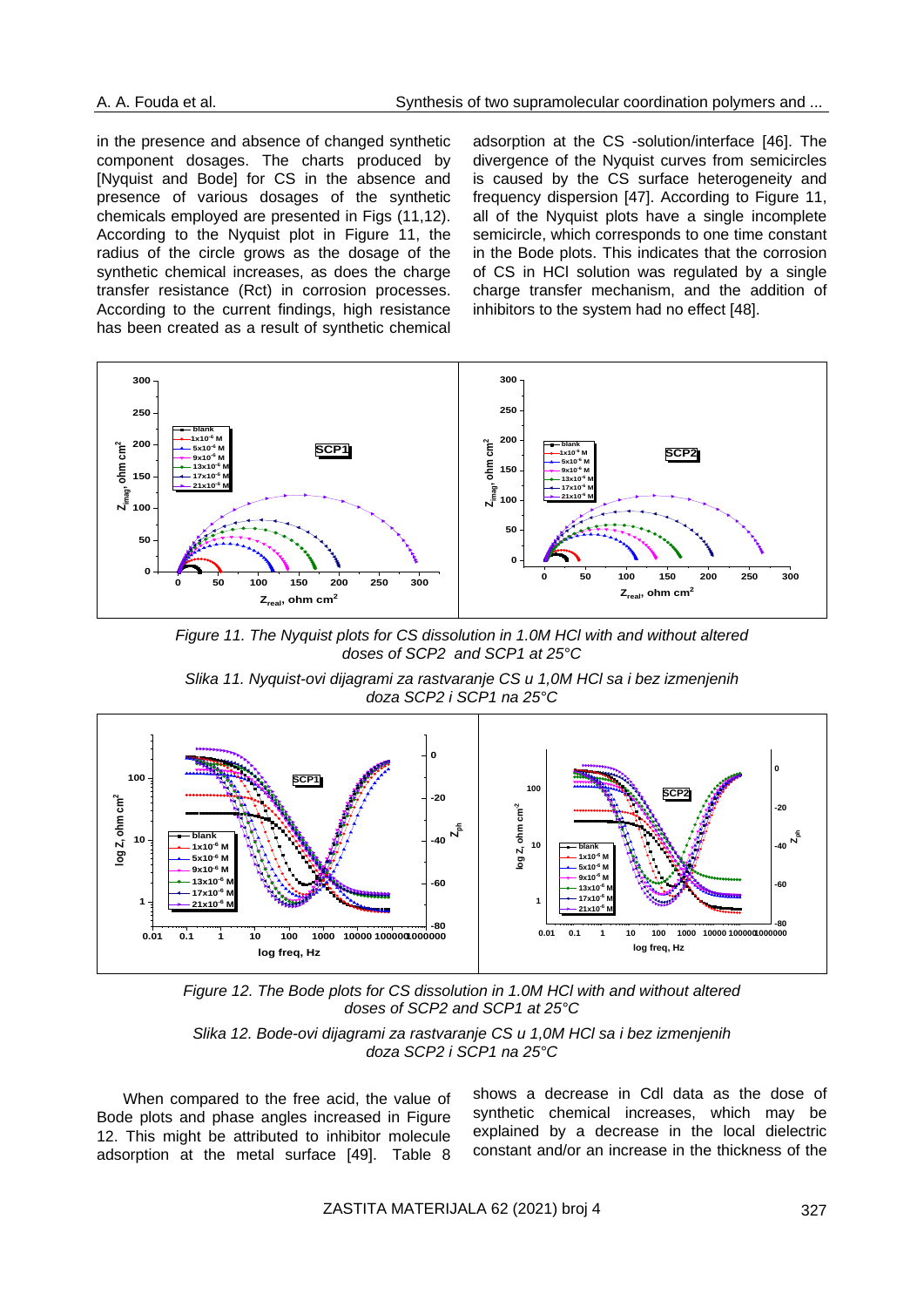electrical double layer [50]. This is related to the adsorption of synthetic chemical molecules on the CS/solution interface." Table 8 shows a decrease in Cdl data as the dose of synthetic chemical increases, which may be explained by a decrease in the local dielectric constant and/or an increase in the thickness of the electrical double layer [51]. This is due to the adsorption of synthetic chemical molecules on the CS/solution interface."The Table also shows that (n) values fluctuate directly with the inhibitor dosage. (n) value is a measure of surface roughness [52], and its rise in our case might imply a reduction in the heterogeneity of the CS surface due to inhibitor adsorption.EIS parameters and % η were calculated from eqn. (10):

$$
\% \eta = (1 - R_{ct}/R_{ct}^0) \times 100 \tag{10}
$$

Where  $R_{ct}$  and  $R_{ct}$ ° are the charge-transfer resistances the inhibited and uninhibited values, correspondingly.

It is noted that the profile of all the plots with and without inhibitors are similar and again support the assertion from PP and ML studies that addition of inhibitors did not actually change the mechanism of CS dissolution in the studied environment. Equivalent circuit models shown in Figure 13 are used to simulate obtained impedance data. Equivalent circuit models shown in Figure 13 are used to simulate obtained impedance data.



*Figure 13. Equivalent circuit utilized to fit the impedance data*

*Slika 13. Ekvivalentno kolo koje se koristi za uklapanje podataka o impedansi*

*Table 8. Parameters of EIS for dissolution of CS in 1.0M HCl with and without altered doses of synthetic compounds (SCP2 and SCP1)*

*Tabela 8. Parametri EIS-a za rastvaranje CS u 1,0 MHCl sa i bez izmenjenih doza sintetičkih jedinjenja (SCP2 i SCP1)*

| Comp             | Conc., x10 <sup>6</sup> M | $R_{ct}$ , $\Omega$ cm <sup>2</sup> | C <sub>dl</sub> , µFcm <sup>-2</sup> | n     | θ     | % η  |
|------------------|---------------------------|-------------------------------------|--------------------------------------|-------|-------|------|
| <b>Blank</b>     | 0                         | 27                                  | 165                                  | 0.824 | ----  |      |
|                  |                           | 68                                  | 136                                  | 0.844 | 0.608 | 60.8 |
|                  | 5                         | 110                                 | 124                                  | 0.863 | 0.758 | 75.8 |
| SCP <sub>2</sub> | 9                         | 136                                 | 122                                  | 0.871 | 0.804 | 80.4 |
|                  | 13                        | 161                                 | 118                                  | 0.880 | 0.834 | 83.4 |
|                  | 17                        | 187                                 | 109                                  | 0.884 | 0.857 | 85.7 |
|                  | 21                        | 269                                 | 102                                  | 0.886 | 0.901 | 90.1 |
|                  |                           | 55                                  | 148                                  | 0.923 | 0.515 | 51.5 |
|                  | 5                         | 104                                 | 136                                  | 0.934 | 0.744 | 74.4 |
|                  | 9                         | 128                                 | 129                                  | 0.941 | 0.792 | 79.2 |
| SCP <sub>1</sub> | 13                        | 155                                 | 121                                  | 0.943 | 0.828 | 82.8 |
|                  | 17                        | 181                                 | 113                                  | 0.944 | 0.853 | 85.3 |
|                  | 21                        | 257                                 | 108                                  | 0.945 | 0.896 | 89.6 |

#### 3.6.3. Electrochemical Frequency Modulation (EFM) Technique

EFM is characterized by speed and greatly accuracy in calculating the current data [53]. Figure 14, indicates the EFM of CS in 1.0 M HCl solution and altered doses of synthetic SCP1 Similar curves were obtained for another SCP (not shown). The EFM parameters such as (CF-2 and CF-3),  $(\beta_c \text{ and } \beta_c)$ βa) and (icorr) can be measured from the higher

current peaks. The CF is closer to the standard data proved the validity of the calculated data [54,55]. The % η increases with the raising of synthetic compound and was calculated and listed Table 9. The data presented in Table 9, by increasing concentration of synthetic compound, the current density has a noticeable decrease, and hence % η increased. Using this technique, the following was extracted: With an increased dose of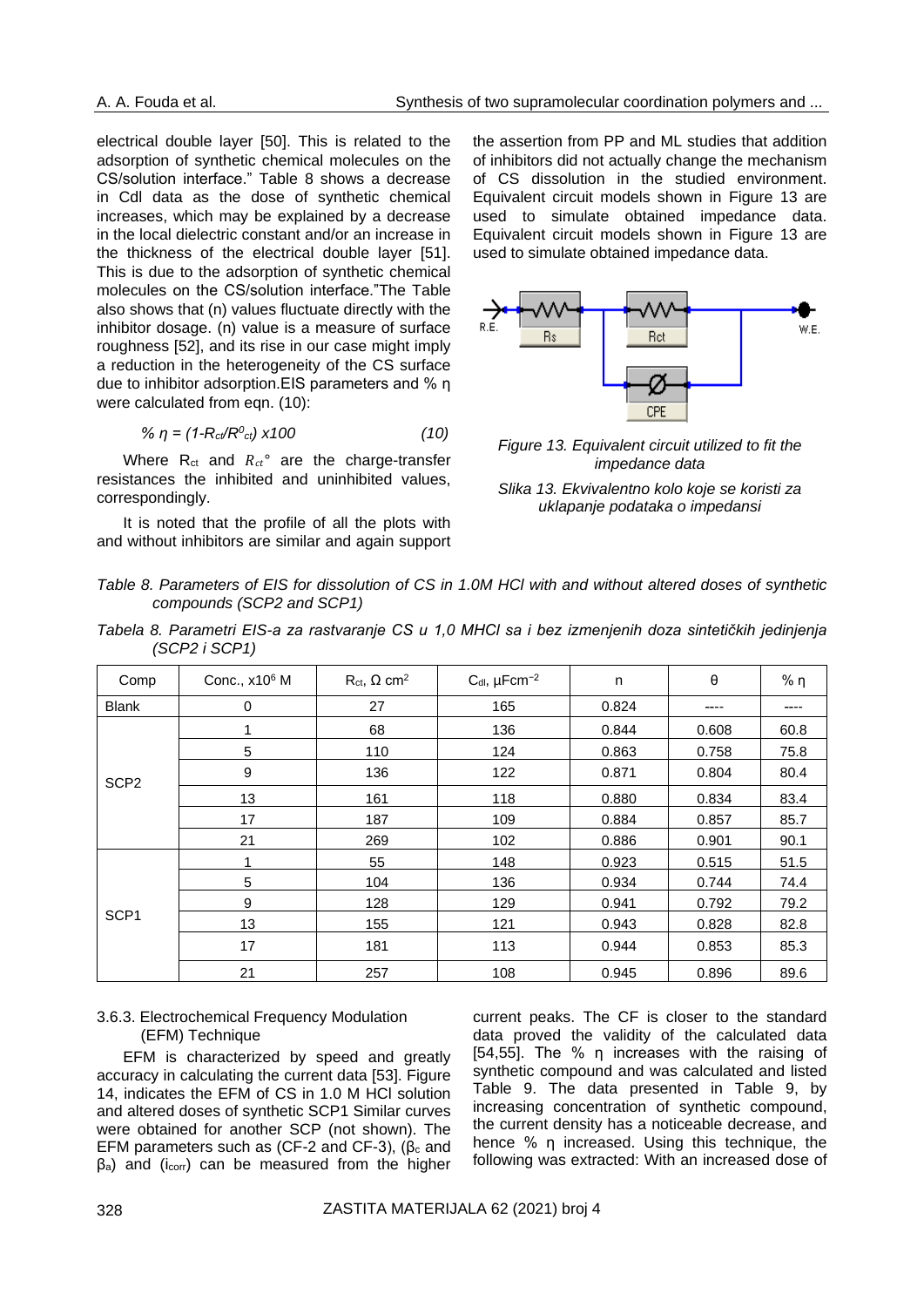synthetic compounds, there is a noticeable lowered in the intensity of the corrosion current and a clear increase in the % η. The calculated % η obtained

from WL, PP and EIS methods are in best agreement with that obtained from EFM test.



*Figure 14. EFM spectra for CS dissolution in 1.0M HCl with and without altered doses of synthetic compound SCP1 at 25°C*

*Slika 14. EFM spektri za rastvaranje CS 1,0M HCl sa i bez izmenjenih doza sintetičkog jedinjenja SCP1 na 25°C*

- *Table 9. EFM data for CS dissolution in 1.0M HCl with and without altered doses of synthetic compounds (SCP2 & SCP1)*
- *Tabela 9. EFM podaci za rastvaranje CS u 1,0M HCl sa i bez izmenjenih doza sintetičkih jedinjenja (SCP2 & SCP1)*

| Comp             | Conc. x10 <sup>-6</sup> M | lcorr µAcm <sup>-2</sup> | $\beta$ <sub>a</sub> , mVdec <sup>-1</sup> | $\beta_c$ , mVdec <sup>-1</sup> | C.R, mpy | $CF-2$ | $CF-3$ | $\theta$ | %E   |
|------------------|---------------------------|--------------------------|--------------------------------------------|---------------------------------|----------|--------|--------|----------|------|
| <b>Blank</b>     | 0.0                       | 543                      | 125                                        | 153                             | 255      | 1.8    | 3.1    | ------   |      |
|                  | 1                         | 222                      | 123                                        | 144                             | 120      | 2.0    | 3.1    | 0.591    | 59.1 |
|                  | 5                         | 168                      | 118                                        | 159                             | 105      | 1.9    | 3.1    | 0.691    | 69.1 |
| SCP <sub>2</sub> | 9                         | 138                      | 115                                        | 154                             | 87       | 2.0    | 2.8    | 0.746    | 74.6 |
|                  | 13                        | 93                       | 113                                        | 149                             | 65       | 1.9    | 2.9    | 0.829    | 82.9 |
|                  | 17                        | 79                       | 116                                        | 139                             | 44       | 1.8    | 3.0    | 0.855    | 85.5 |
|                  | 21                        | 56                       | 120                                        | 144                             | 34       | 2.0    | 2.9    | 0.897    | 89.7 |
|                  | 1                         | 252                      | 122                                        | 144                             | 129      | 2.0    | 2.9    | 0.536    | 53.6 |
|                  | 5                         | 186                      | 113                                        | 159                             | 110      | 1.9    | 3.1    | 0.657    | 65.7 |
|                  | 9                         | 151                      | 110                                        | 154                             | 95       | 1.9    | 2.8    | 0.722    | 72.2 |
| SCP <sub>1</sub> | 13                        | 108                      | 111                                        | 149                             | 77       | 2.1    | 3.0    | 0.801    | 80.1 |
|                  | 17                        | 83                       | 120                                        | 139                             | 75       | 2.0    | 2.9    | 0.847    | 84.7 |
|                  | 21                        | 61                       | 118                                        | 144                             | 48       | 1.9    | 3.0    | 0.888    | 88.8 |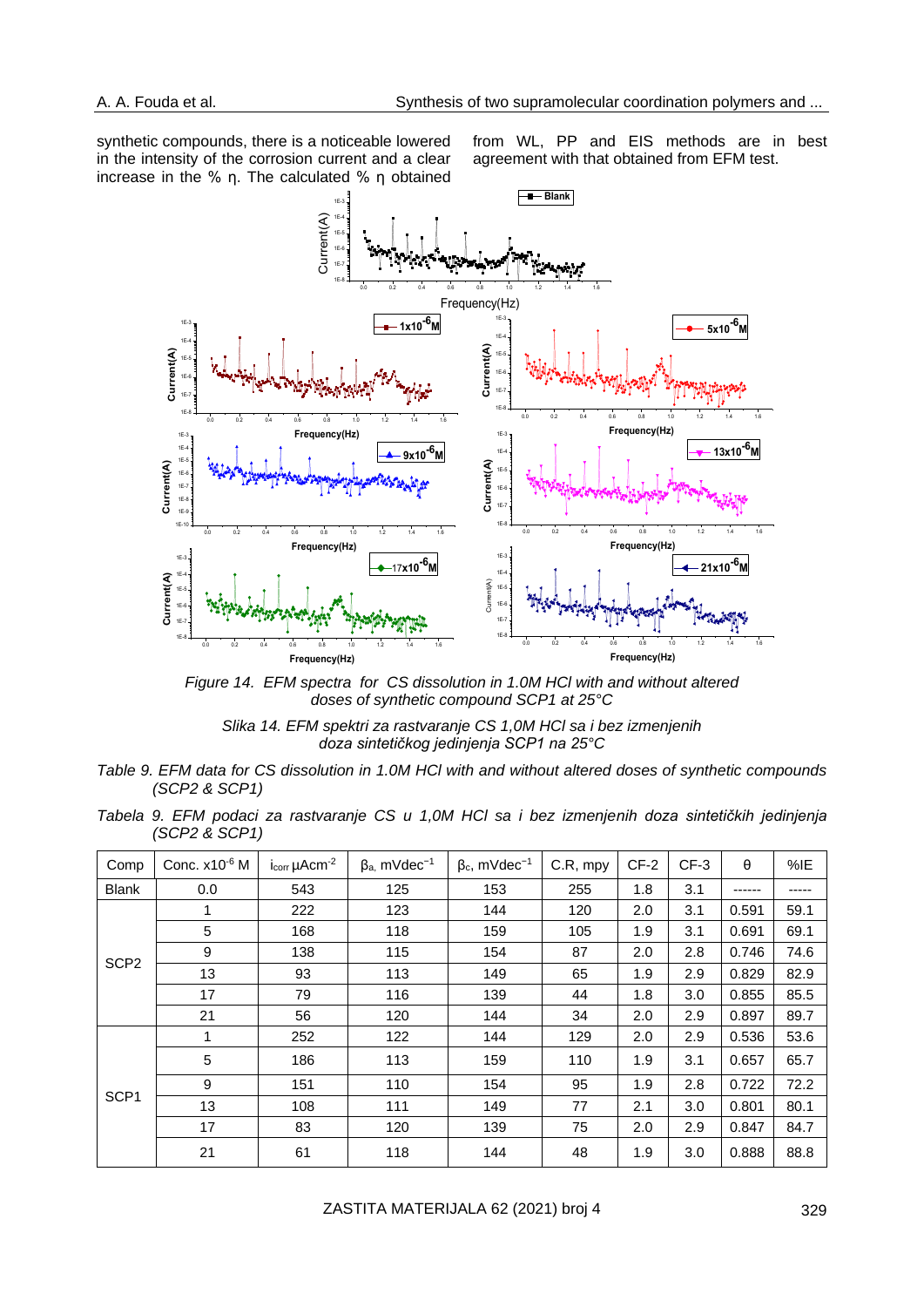### *3.7. Mechanism of Corrosion Inhibition*

The adsorption figure is known to be affected by numerous factors, the most important of which are: "the chemical composition of the solution, the nature of the CS surface, and the electrochemical potential at the CS / solution interface." Bonding, chemical adsorption, and physical adsorption are the three primary forms of adsorption that may occur. In general, if the inhibitor compounds contain heteroatoms such as nitrogen, sulphur, and oxygen, these atoms may protonate in acid medium, resulting in electrostatic adsorption of these protonated molecules on the CS surface (which is recharged by negative charge due to the adsorption of CI<sup>-</sup> ions on it), forming an insoluble layer that reduces the dissolution of the metal. The inhibitive properties of such synthetic compounds depend on the electron densities around the active centers The inhibitory effects of such synthetic substances are determined by the electron densities surrounding the active centres." The two compounds yielded nearly identical percentages, while compound (1) yielded a pitifully low percentage. The polar effect [56] can explain for this order of decreasing percentage of synthetic additives. This might be because compound SCP2 has a larger molecular size than compound SCP1, and the presence of O and N atoms, as well as the presence of a benzene ring.

# 4 CONCLUSIONS

The investigated synthetic compounds (1, 2) display good performance as corrosion inhibitors for CS in HCl solution. Polarization research displayed that these synthetic compounds perform as mixed type inhibitors for CS in HCl solution. Impedance data designated that  $R<sub>ct</sub>$  data raised, while C<sub>dl</sub> data depressed in the presence of the synthetic inhibitors. The adsorption of these compounds had recognized to follow the Henry isotherm signifying that the inhibition process happens via adsorption. The % η achieved from ML, PP, EIS and EFM are in excellent agreement.

#### 5. REFERENCES

- [1] J. Kruger (1986) Corrosion of metal: An overview in M.B Bever (ed), ency. of materials science and engineering, vol 2.
- [2] V.Garcia-Arriaga, J.Alvarez-Ramirez, M.Amaya, E.Sosa (2010)  $H_2S$  and  $O_2$  influence on the corrosion of carbon steel immersed in a solution containing 3 M diethanolamine, Corros. Sci*.,* 52, 2268–2279.
- [3] D.Jayaperumal (2010) Effects of alcohol-based inhibitors on corrosion of mild steel in hydrochloric acid, Mater Chem Phys, 119, 478–484.
- [4] B.Malinovic, T.Djuricic, D.Zoric (2020) Corrosion behaviour of stainless steel EN 1.4301 in acid media in presence of PBTCA inhibitor, Zastita Materijala, 61(2), 133-140.
- [5] A.M.Al-Sabagh, M.M.Osman, A.M.Omar, I.M.El-Gamal (1996) Organic corrosion inhibitors for steel pipelines in oilfields, Anti-Corrosion Methods and Materials, 43, 11-16
- [6] B.N.Graur (2020) Corrosion of the stainless steel 316Ti in 10% hydrochloric and sulfuric acid, Zastita Materijala, 61(4), 339-346.
- [7] B.A.Abd-El-Naby, O.A.Abdullatef, E.Khamis, W.A.El-Mahmody (2016) Effect of Cetyltrimethyl ammonium bromide Surfactant as Novel Inhibitor for the Corrosion of Steel in 0.5 M H2SO4, Int. J. Electrochem. Sci.,11, 1271 – 1281.
- [8] X.H.Li, S.D.Deng, H. Fu, G.N.Mu (2009) Synergistic Inhibition Effect of Red Tetrazolium and Uracil on the Corrosion of Cold Rolled Steel in H3PO<sup>4</sup> Solution: Weight Loss, Electrochemical, and AFM Approaches, Mater.Chem.Phys.,115, 815-824.
- [9] A. El-Aziz S. Fouda, S. A. Abd El-Maksoud, S. A. Abd El-Salam (2017) Mitigation of corrosion of carbon steel in acid medium using some antipyrine derivatives, Zastita materijala, 58(1), 5-17.
- [10] R.H.Tammam, A.M.Fekry, M.M.Saleh (2016) Understanding Different Inhibition Actions of Surfactants for Mild Steel Corrosion in Acid Solution Int. J. Electrochem. Sci.,11, 1310 – 1326.
- [11] D.P.Schweinsberg, V.Ashworth (1988) The [inhibition of the corrosion of pure iron in 0.5 M](https://www.sciencedirect.com/science/article/pii/0010938X88900224)  sulphuric acid by n-alkyl quaternary ammonium [iodides,](https://www.sciencedirect.com/science/article/pii/0010938X88900224) Corros Sci, 28, 539-548.
- [12] A.S.Fouda, H.Ibrahim, S.Rashwan, A.El-Hossiany, R.M.Ahmed (2018) Expired Drug (pantoprazole sodium) as a Corrosion Inhibitor for High Carbon Steel in Hydrochloric Acid Solution, Int. J. Electrochem. Sci., 13,6327-6346.
- [13] M.A.Migahed, M.Abd-El-Raouf, A.M.Al-Sabagh, H.M.Abd-El-Bary (2005) Effectiveness of some nonionic surfactants as corrosion inhibitors for carbon steel pipelines in oil fields, Electrochim Acta, 50, 4638-4689.
- [14] V.R.Saliyan, A.V.Adhikari (2008) Inhibition of corrosion of mild steel in acid media by N′ benzylidene-3-(quinolin-4-ylthio) propanohydrazide, Bull. Mater. Sci., 31, 699-711.
- [15] A.S. Fouda, S.A.Abd El-Maksoud, A.El-Hossiany, A.Ibrahim (2019) Corrosion Protection of Stainless Steel 201 in Acidic Media using Novel Hydrazine Derivatives as Corrosion Inhibitors, Int. J. Electrochem. Sci., 14, 2187-2207.
- [16] M.N.Shalaby, M.M.Osman (2009) Protection of copper surface against corrosion by cationic surfactant in seawater., J Disp Sci Tech, 30, 677- 683.
- [17] A.El-Aziz S.Fouda, Av.Y.El-Khateeb, M.Elbahrawi (2017) Cupressus sempervirens extract as green inhibitor for corrosion of carbon steel in hydrochloric acid solutions, Zastita Materijala, 60(2), 129-146.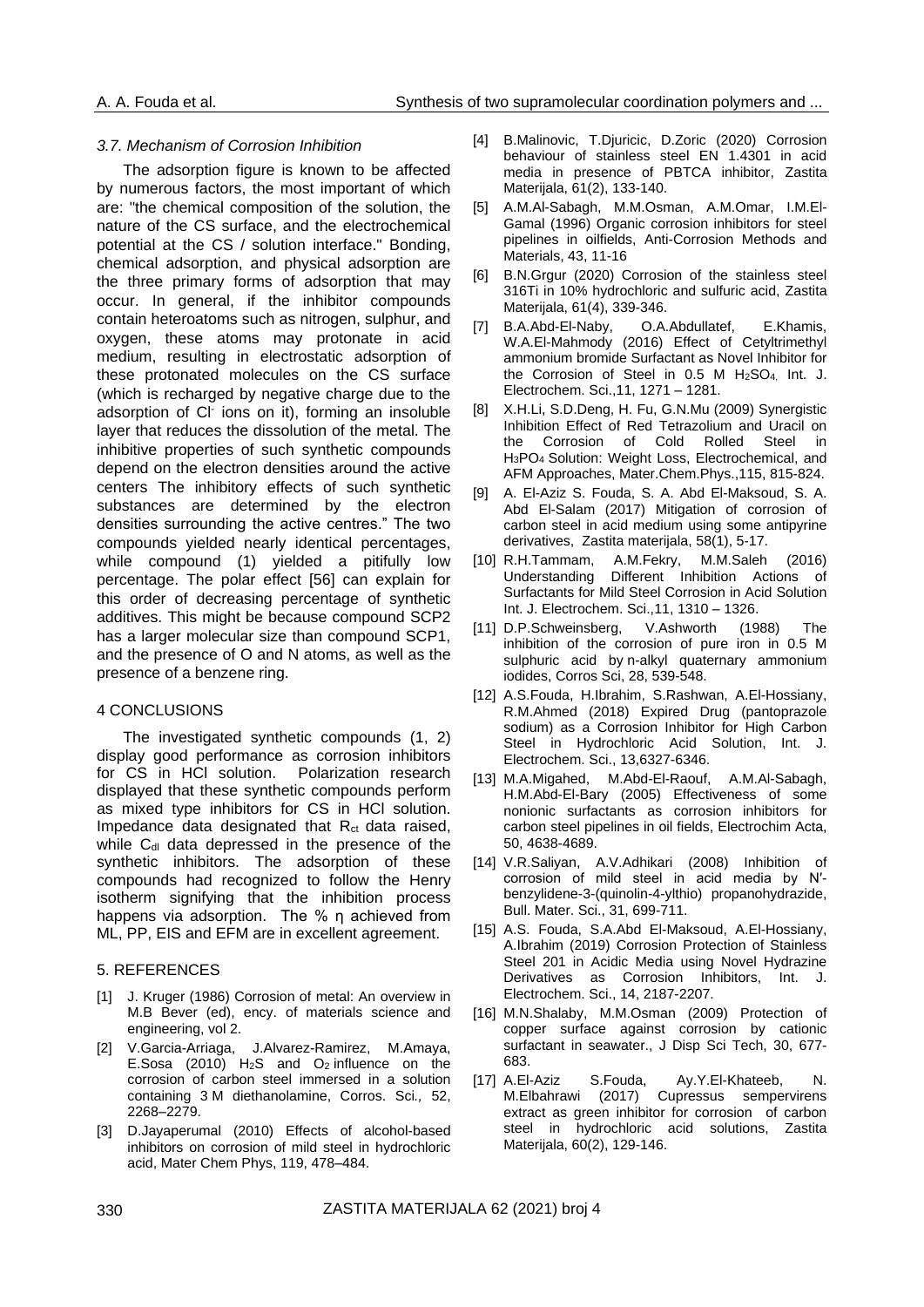- [18] A.El-Aziz S. Fouda, A.H. Ali (2018) Egy- dronate drug as promising corrosion inhibitor of C - steel in aqueous medium, Zastita Materijala, 59(1), 126- 140.
- [19] A.S.Fouda, K.Shalabi, A.El-Hossiany (2016) Moxifloxacin Antibiotic as Green Corrosion Inhibitor for Carbon Steel in 1M HCl, J. Bio Tribo-Corros., 2,18- 26.
- [20] S. Rajendran, M. Agasta, R.B. Devi, B.S. Devi, K. Rajam, J. Jeyasundari (2009) Corrosion inhibition by an aqueous extract of Henna leaves (Lawsonia Inermis L), Zastita Materijala, 50(1), 77–84.
- [21] H. M. Elabbasy, S. M. Zidan, Abd El-Aziz S. Fouda (2019*)* Inhibitive behavior of ambrosia maritima extract as an eco-friendly corrosion inhibitor for carbon steel in 1M HCl, Zastita Materijala, 59(1), 126-140.
- [22] A.Frignani, V.Grassi, F.Zanotto, Zucchi (2012) Inhibition of AZ31 Mg alloy corrosion by anionic surfactants, Corros. Sci., 63, 29-39.
- [23] Y.Di, Y.Zongxue, C.Legang and C.Kunyao (2019) Enhancement of the Anti-Corrosion Performance of Composite Epoxy Coatings in Presence of BTA loaded Copper-Based Metal-Organic Frameworks, Int. J. Electrochem. Sci., 14, 4240-4253.
- [24] S.Kumaraguru, R.Pavulraj and S.Mohan (2017) Influence of Co, Ni, Cu-based MOFs on the corrosion protection of mild steel, Int. J. Surf. Eng. Coat., 95(3),131-136.
- [25] J. Nakomčić, Đ. Vaštag (2016) Derivati tiazola i triazol kao inhibitori korozije metala, I deo, Zastita materijala, 57(2), 183-195.
- [26] S.E.H.Etaiw, A.S.Fouda (2011) Structure, Characterization and Anti-Corrosion Activity of the New Metal–Organic Framework [Ag(qox)(4-ab)], J. Inorg. Organomet. Pol. Mat., 21, 327– 335.
- [27] A.S.Fouda, S.E.H.Etaiw (2016) MOFs based on silver(I) and N-donors as new corrosion inhibitors for Cu in HCl solutions, J. Mol. Liq., 213, 228-234.
- [28] Z.Sakinch, N.S. Mahdi and G.Mahboube (2020) New MOF based corrosion inhibitor for carbon steel in acidic media, Met. Mater., Int., 26, 25-38.
- [29] F.B.Stocker, D.Britton, V.G.Young (2000) Crystal Structures of a Family of Silver Cyanide Complexes of Thiourea and Substituted Thioureas, J. Inorg. Chem., 39, 3479-3484.
- [30] S.E.H.Etaiw, A.S.Badr Edin (2011) [Supramolecular](https://link.springer.com/article/10.1007/s10904-010-9427-9)  [Design of Coordination Polymers Based on Silver \(I\)](https://link.springer.com/article/10.1007/s10904-010-9427-9)  [Azide and Nitrogen Donor Ligands,](https://link.springer.com/article/10.1007/s10904-010-9427-9) J. Inorg. Organomet. Polym., 21, 1-8.
- [31] T.J.Mooibroek, G.Arom, M.Quesada, O.Roubeau, P.Gamez, S.D.George (2009) Slageren J.V., Yasin S., Ruiz E., Reedijk J., A Mixed-Valent Pentanuclear (CuII4CuI) Compound Containing a Radical-Anion Ligand, Inorg. Chem*.*, 48, 10643- 10651.
- [32] K.F.Khaled (2009) Evaluation of electrochemical frequency modulation as a new technique for monitoring corrosion and corrosion inhibition of carbon steel in perchloric acid using hydrazine carbodithioic acid derivatives, J. Appl. Electrochem., 39, 429-438.
- [33] D.A.Jones (1983) Principles and Prevention of Corrosion, second ed., Prentice Hall, Upper Saddle River, NJ, USA.
- [34] R.J.Williams, A.C.Larson, D.T.Cromer (1972) [The](https://journals.iucr.org/b/issues/1972/03/00/a08935/a08935.pdf)  [crystal structure of the mixed valence copper](https://journals.iucr.org/b/issues/1972/03/00/a08935/a08935.pdf)  [cyanide ethylenediamine](https://journals.iucr.org/b/issues/1972/03/00/a08935/a08935.pdf) complex: aquobis (en)copper(II)di-[*catena*-di- $\mu$ -cyanocuprate(I)], Cu3(en)2[\(CN\)](https://journals.iucr.org/b/issues/1972/03/00/a08935/a08935.pdf)4.H2O, Acta Cryst. B, 28, 858-864.
- [35] S.E.H.Etaiw, S.N.Abdou, A.S.Badr Eldin (2015) [Structure and spectral characterization of](https://link.springer.com/article/10.1007/s10904-015-0252-z)  [coordination polymers constructed by Cu CN and](https://link.springer.com/article/10.1007/s10904-015-0252-z)  [aliphatic diamines,](https://link.springer.com/article/10.1007/s10904-015-0252-z) J Inorg Organomet Polym., 25, 1394–1406.
- [36] Gamry Echem Analyst Manual (2003).
- [37] N.O.Eddy, E.E.Ebenso (2010) Adsorption and quantum chemical studies on cloxacillin and halides for the corrosion of mild steel in acidic media, Int. J. Electrochem. Sci., 5, 731-750.
- [38] A.S.Fouda, M.Abdel Azeem, S.A.Mohamed, A.El-Hossiany (2019) El-Desouky E., Corrosion Inhibition and Adsorption Behavior of Nerium Oleander Extract on Carbon Steel in Hydrochloric Acid Solution, Int. J. Electrochem. Sci., 14, 3932-3948.
- [39] E.Kamis, F.Bellucci, R.M.Latanision, E.S.El-Ashry (1991) Acid corrosion inhibition by 2- (triphenosphoranylidene)succinic anhydride. Corrosion, 47, 677-686.
- [40] M.A.Amin, S.S.Abd El-Rehim, M.M.El-Naggar, H.T.Abd El-Fattah (2009) Adsorption, and corrosion inhibitive properties of some tripodal pyrazolic compounds on mild steel in hydrochloric acid systems, J. Mater. Sci., 44, 6258-6272.
- [41] A.S.Fouda, A.El-Hossiany, H.Ramadan (2017) Calotrpics procera plant extract as green corrosion inhibitor for 304 stainless steels in hydrochloric acid solution, Zastita Materijala, 58(4), 541-555.
- [42] E.Sokolova Popova, S.Raicheva, M.Christov (2003) AC and DC study of the temperature effect on mil A.d steel corrosion in acid media in the presence of benzimidazole derivatives, Corros. Sci., 45, 33-58.
- [43] A.S.Fouda, H.A.Mostafa, G.Y.Elewady, M.A.El-Hashemy (2008) Low molecular weight straight chain diamines as corrosion inhibitors for ss in HCl solution. chemical engineering communications, 195(8), 934-947.
- [44] M.Kendig, S.Jeanjaquet (2002) Cr(VI) Ce(III) inhibition of oxygen reduction on copper., J. Electrochem. Soc., 149, B47-B51.
- [45] M.E.Nicho, H.Hu, J.G.Gonzalez-Rodriguez, V.M. Salinas (2006) Protection of stainless steel by polyaniline films against corrosion in aqueous environments, J. Appl. Electrochem.,36(2), 153-160.
- [46] E.McCafferty, N.Hackerman (1972) double layer capacitance and corrosion inhibition with polymethylene diamines, J. Electrochem. Soc., 119, 146-154.
- [47] Y.Sasikumar, A.S.Adekunle, L.O.Olasunkanmi (2015) Experimental, quantum chemical and Monte Carlo simulation studies on the corrosion inhibition of some alkyl imidazolium ionic liquids containing tetrafluoroborate anion on mild steel in acidic medium, J. Mol. Liq., 211, 105–118.